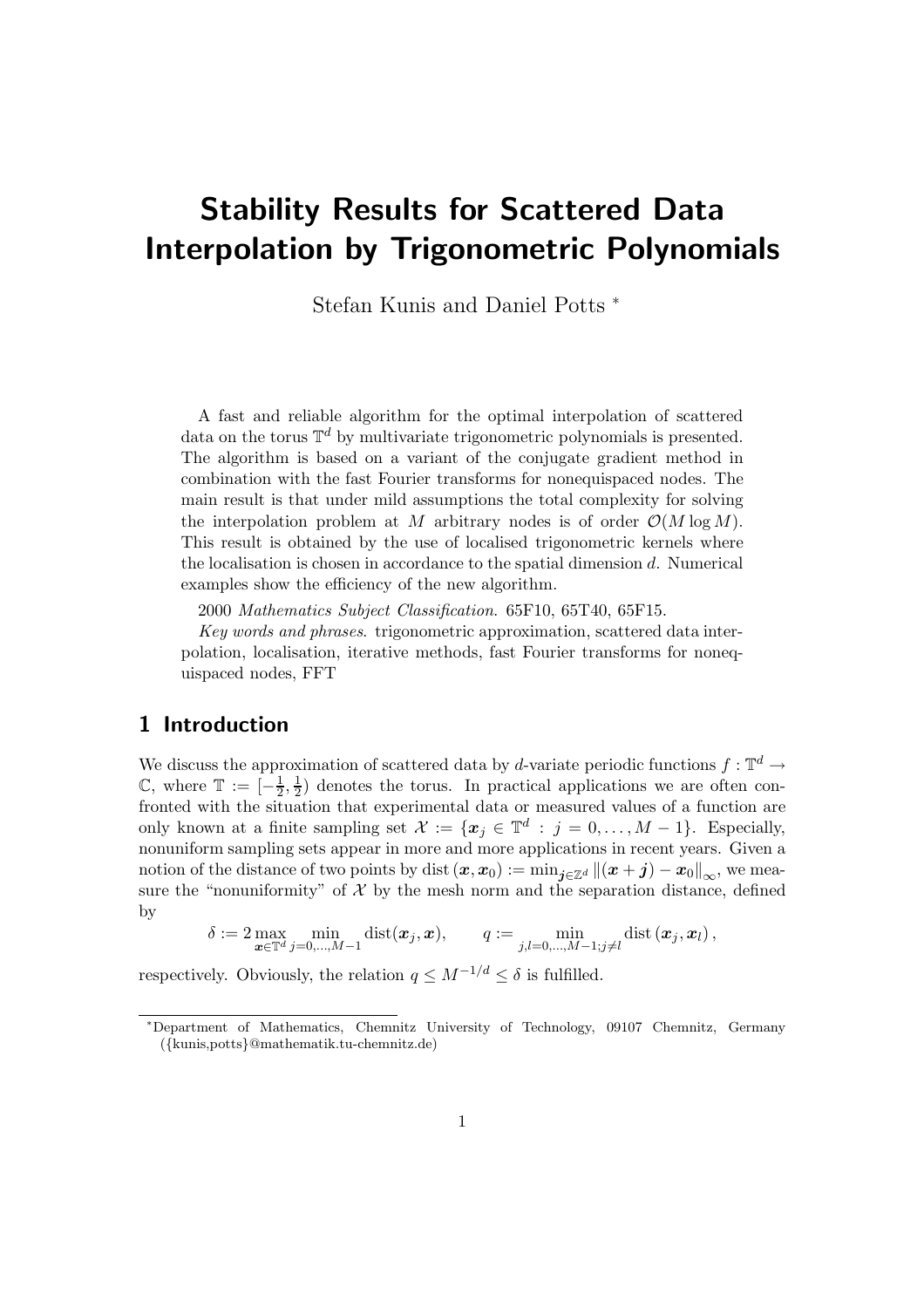For given samples  $(x_j, y_j) \in \mathbb{T}^d \times \mathbb{C}, j = 0, \ldots, M - 1$ , a polynomial degree  $N \in 2\mathbb{N}$ , and the index set  $I_N := \left\{-\frac{N}{2}\right\}$  $\frac{N}{2}, \ldots, \frac{N}{2}-1$  of frequencies, we construct a *d*-variate trigonometric polynomial

$$
f\left(\bm{x}\right) := \sum_{\bm{k}\in I_N} \hat{f}_{\bm{k}} \mathrm{e}^{2\pi\mathrm{i}\bm{k}\bm{x}}
$$

such that  $f(\mathbf{x}_i) \approx y_i$ ,  $j = 0, \ldots, M-1$ . Turning this into matrix vector notation, we aim to solve the system of linear equations

$$
A\hat{f} \approx y \tag{1.1}
$$

for the unknown vector of Fourier coefficients  $\hat{f} := (\hat{f}_{k})_{k \in I_N} \in \mathbb{C}^{N^d}$ . Throughout the paper, we denote the vector of the given sample values by  $\mathbf{y} := (y_j)_{j=0,\dots,M-1} \in \mathbb{C}^M$  and the nonequispaced Fourier matrix by

$$
\boldsymbol{A} = \boldsymbol{A}_{\boldsymbol{\mathcal{X}}} := \left(\mathrm{e}^{2\pi\mathrm{i}\boldsymbol{k}\boldsymbol{x}_j}\right)_{j=0,\ldots,M-1;\boldsymbol{k}\in I_N} \in \mathbb{C}^{M\times N^d}.
$$

In contrast to the widely used nonequispaced FFT for the fast matrix vector multiplication with  $\bf{A}$ , see [16] and its references, the *efficient* solution of (1.1) is still a challenging goal. Besides recently developed sparse reconstruction techniques, see e.g. [5, 13] and their references, a standard method to determine  $\hat{f}$  is to solve the general linear least squares problem  $\|\hat{f}\|_2 \to \min$  subject to  $\|\hat{y} - A\hat{f}\|_2 = \min$ , see, e.g., [3, p. 15]. This can be done by means of the singular value decomposition which is not practical in the present situation for large problems due to its time and memory requirements. Direct solvers for the univariate case  $d = 1$  in [6, 18] obtain a solution in  $\mathcal{O}(NM)$ floating point operations.

For  $N^d < M$ , the linear system (1.1) is over-determined, so that in general the given data y will be only approximated up to a residual  $r := y - A \hat{f}$ . In order to compensate for clusters in the sampling set X, it is useful to incorporate weights  $w_i > 0$  and to consider the weighted approximation problem

$$
\|\mathbf{y} - \mathbf{A}\hat{\mathbf{f}}\|_{\mathbf{W}}^2 = \sum_{j=0}^{M-1} w_j |y_j - f(\mathbf{x}_j)|^2 \xrightarrow{\hat{\mathbf{f}}}
$$
min, (1.2)

where  $W := diag(w_j)_{j=0,\dots,M-1}$ . In [10] it has been proven that this problem has a unique solution if  $N < (\frac{\pi}{\log 2} d \delta)^{-1}$ . Its solution is computed iteratively by means of the conjugate gradient method in [7, 2, 9], where the multilevel Toeplitz structure of  $A^{\vdash}WA$  is used for fast matrix vector multiplications. Slightly more stable with respect to rounding errors is the CGNR method, cf. [3, pp. 288], which iterates the original residual  $r_l = y - A \hat{f}_l$  instead of the residual  $A^{\vdash} W r_l$  of the normal equations. Note furthermore, that it has been suggested in [17] to incorporate some "knowledge on the decay of the Fourier coefficients"  $\hat{W} := \text{diag}(\hat{w}_{\mathbf{k}})_{\mathbf{k} \in I_N}$ ,  $\hat{w}_{\mathbf{k}} > 0$ . Their approach is based on the weighted least squares problem

$$
\left\|A^{\mathsf{H}} {\boldsymbol{W}}\left({\boldsymbol{y}}-{\boldsymbol{A}}\hat{{\boldsymbol{f}}}\right)\right\|_{\hat{{\boldsymbol{W}}}^{-1}} \stackrel{\hat{{\boldsymbol{f}}}}{\rightarrow} \min.
$$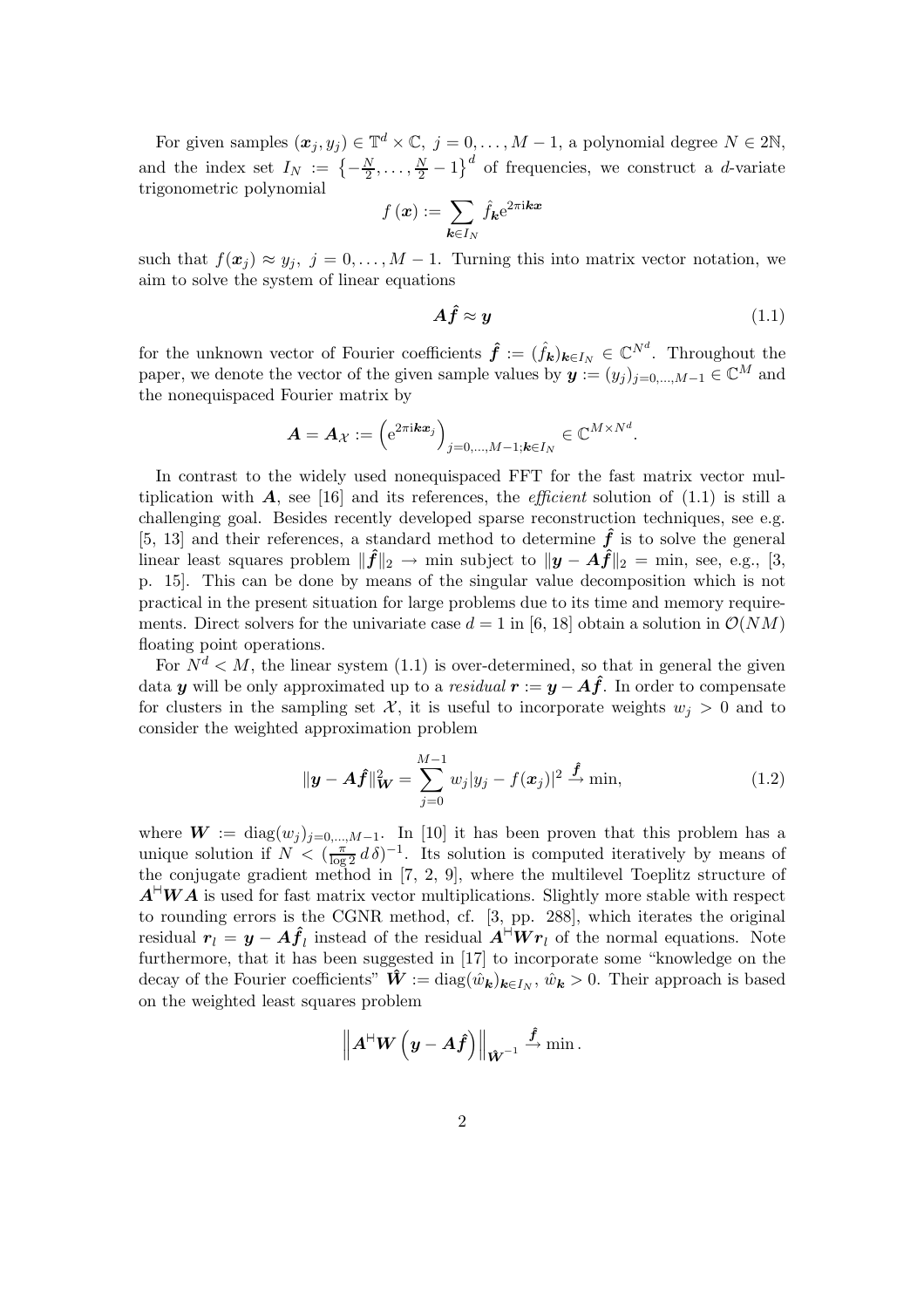In contrast, we focus on the under-determined and consistent linear system  $A\hat{f} = y$ , i.e., we expect to interpolate the given data  $y_i \in \mathbb{C}$ ,  $j = 0, \ldots, M-1$ , exactly. We show that the nonequispaced Fourier matrix  $\vec{A}$  has full rank M for every polynomial degree  $N > 2 d q^{-1}$ . In particular, we incorporate *damping factors*  $\hat{w}_k > 0$ ,  $k \in I_N$ , and consider the optimal interpolation problem

$$
\|\hat{f}\|_{\hat{\mathbf{W}}^{-1}}^2 = \sum_{\mathbf{k} \in I_N} \frac{|\hat{f}_{\mathbf{k}}|^2}{\hat{w}_{\mathbf{k}}} \stackrel{\hat{f}}{\to} \text{min} \quad \text{subject to} \quad \mathbf{A}\hat{f} = \mathbf{y}, \tag{1.3}
$$

where  $\hat{W} := \text{diag}(\hat{w}_{\mathbf{k}})_{\mathbf{k} \in I_N}$ . We prove that for a large class of "smooth" damping factors  $\hat{w}_k$  problem (1.3) is well-conditioned, where the "smoothness" has to be chosen with respect to the spatial dimension d. We propose to solve problem  $(1.3)$  by a version of the conjugate gradient method in combination with the nonequispaced FFT [19, 16, 12] to efficiently perform each iteration step.

The outline of this paper is as follows: In Section 2 we set up the basic notation and relate the optimal interpolation problem (1.3) to a particular trigonometric kernel. Furthermore, we propose Algorithm 1 for computing the solution of the interpolation problem efficiently. For the sake of analysing the convergence of this algorithm, we then present our theory on localised trigonometric kernels in Section 3. Our first result in Theorem 3.3 is a version of the typical smoothness-decay principle in Fourier analysis and relates the "smoothness" of the weights in (1.3) to the localisation of the corresponding trigonometric kernel. We use this decay in Section 4 to prove that well separated sampling nodes yield a stable interpolation problem (1.3). The eigenvalue estimates are given for the univariate setting in Theorem 4.1 and for the multivariate setting in Theorem 4.6. Subsequently, Corollary 4.7 applies the general result to a particular class of damping factors and concludes with conditions sufficient for the full rank of  $\bf{A}$ . As the equidistant case in Theorem 4.10 and Corollary 4.11 reveals, the assumption on the separation distance is of optimal order. We provide numerical examples in Section 5 and draw our conclusion in Section 6. The software and all numerical examples are available from our NFFT-homepage [12].

## 2 Optimal interpolation and its iterative solution

After setting up our notation in Definition 2.1, we prove in Lemma 2.2 that the optimal interpolation problem (1.3) can be stated as normal equations and the matrix in these equations obeys special structure. Furthermore, we propose Algorithm 1 for the iterative solution of the interpolation problem and state a basic convergence result for this scheme.

**Definition 2.1.** Let  $d \in \mathbb{N}$ ,  $N \in 2\mathbb{N}$ , and  $I_N = \{-\frac{N}{2}, \dots, \frac{N}{2} - 1\}^d$  be given. We define for positive weights  $\hat{w}_k > 0$ ,  $k \in I_N$ , with normalisation  $\sum_{k \in I_N} \hat{w}_k = 1$  and for  $x \in \mathbb{T}^d$ the trigonometric kernel

$$
K_N(\boldsymbol{x}) := \sum_{\boldsymbol{k} \in I_N} \hat{w}_{\boldsymbol{k}} e^{2\pi i \boldsymbol{k} \boldsymbol{x}}.
$$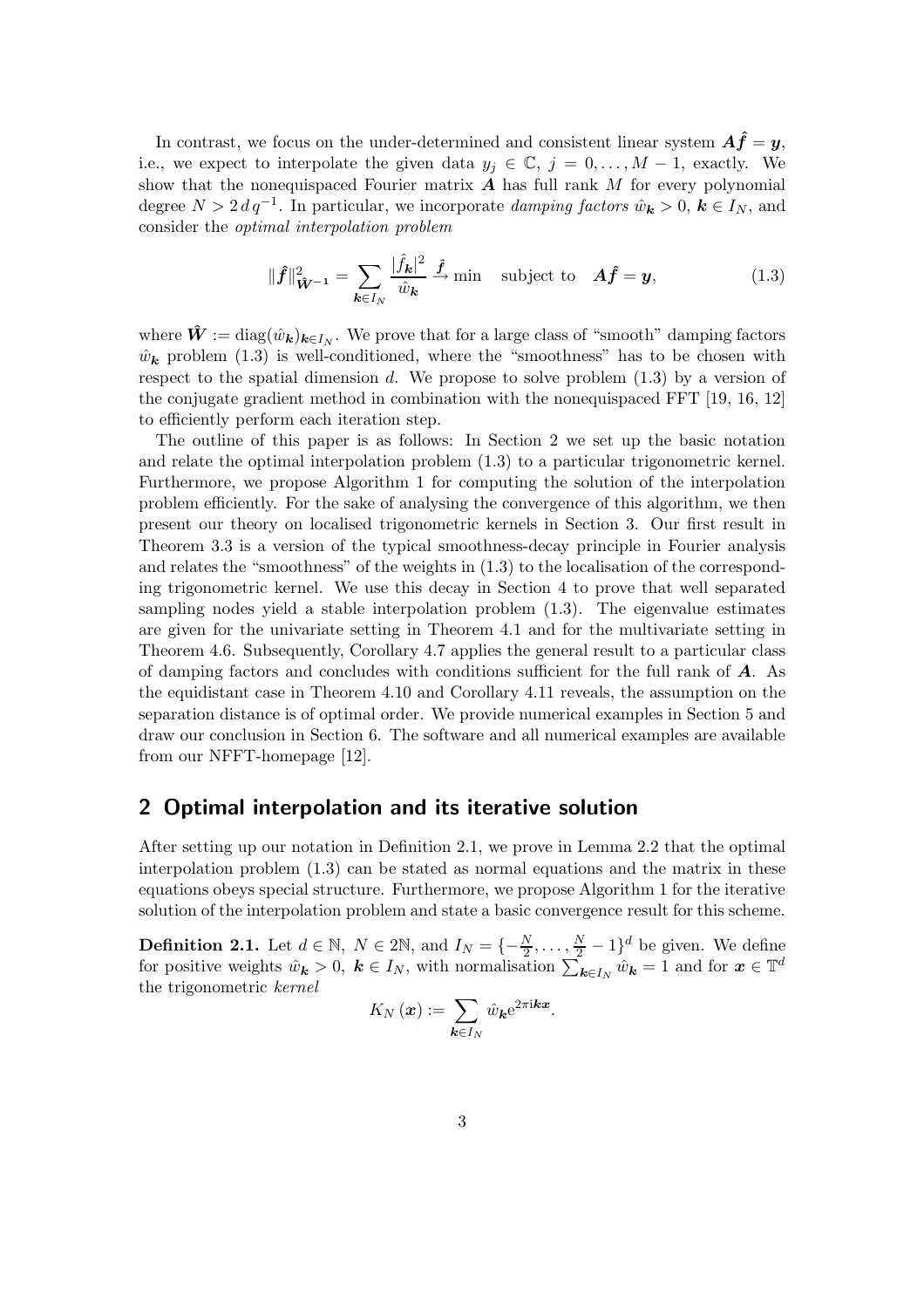The particular class of tensor product kernels is given by

$$
K_{N}\left( \boldsymbol{x}\right) =\prod_{t=0}^{d-1}\tilde{K}_{N}\left( x_{t}\right)
$$

where  $\tilde{K}_N$  denotes a univariate kernel and  $\boldsymbol{x} = (x_0, \ldots, x_{d-1})^\top$ .

Furthermore, given a sampling set  $\mathcal{X} \subset \mathbb{T}^d$ , we define the *kernel matrix* 

$$
\mathbf{K}_N := (K_N(\mathbf{x}_j - \mathbf{x}_l))_{j,l=0,\dots,M-1} \in \mathbb{C}^{M \times M}.
$$
\n(2.1)

We denote by  $\Lambda = \Lambda(K_N)$  and  $\lambda = \lambda(K_N)$  the largest and smallest eigenvalue of the kernel matrix  $\mathbf{K}_N$ , respectively. Their ratio is denoted by the condition number  $\text{cond}(\boldsymbol{K}_N) = \frac{\Lambda}{\lambda}.$  $\Box$ 

Note, that from the definition immediately follows  $K_N(\mathbf{0}) = \max_{\mathbf{x} \in \mathbb{T}^d} |K_N(\mathbf{x})| = 1$ and  $(K_N)_{i,j} = 1, j = 0, \ldots, M-1$ . The following theorem collects some basic facts.

**Lemma 2.2.** Let the number of nodes  $M \in \mathbb{N}$ , the sampling set  $\mathcal{X} \subset \mathbb{T}^d$ , the polynomial degree  $N \in 2\mathbb{N}$ , and the damping factors  $\hat{w}_k > 0$ ,  $k \in I_N$ , be given. The optimal interpolation problem (1.3) is equivalent to the damped normal equations of second kind

$$
\boldsymbol{K}_{N}\tilde{\boldsymbol{f}}=\boldsymbol{y},\qquad\hat{\boldsymbol{f}}=\hat{\boldsymbol{W}}\boldsymbol{A}^{\mathsf{H}}\tilde{\boldsymbol{f}},\tag{2.2}
$$

where the kernel matrix  $\boldsymbol{K}_N \in \mathbb{C}^{M \times M}$  obeys the factorisation

$$
\boldsymbol{K}_N = \boldsymbol{A}\hat{\boldsymbol{W}}\boldsymbol{A}^\text{H},\tag{2.3}
$$

hence is positive semidefinite.

Proof. The second assertion follows from  $(\hat{A} \hat{W} A^{\dagger})_{j,l} = \sum_{k \in I_N} e^{2\pi i k x_j} \hat{w}_k e^{-2\pi i k x_l}$  and Definition 2.1. Furthermore, a solution  $\hat{f}$  of  $A\hat{f} = y$  has minimal weighted norm if and only if it is perpendicular with respect to the weights to the null-space of  $A$ , i.e.,  $\hat{\mathbf{W}}^{-1/2} \hat{\mathbf{f}} \perp \mathcal{N}(\mathbf{A} \hat{\mathbf{W}}^{1/2})$ . We conclude (2.2) by the fact that the orthogonal complement of the null-space of a matrix is just the range of its adjoint. **In the Second State** 

Denoted in Algorithm 1 by CGNE, cf. [3, pp. 288], we solve the Normal equations (2.2) by the Conjugate Gradient method, minimising in each iteration the Error.

The proposed method finds approximations from a Krylov space closely related to the one of the CGNR method for (1.2), but with minimal error instead of minimal residual. Note that we exploit the factorisation in  $(2.3)$  to iterate the original vector  $\hat{f}$  instead of the vector  $\tilde{f}$ , cf. equation (2.2). Hence, we use fast matrix vector multiplications for A and  $A^{\dagger}$  by means of the fast Fourier transforms at nonequispaced nodes (NFFT) having an arithmetical complexity of  $\mathcal{O}(N^d \log(N^d) + M |\log \epsilon|^d)$  in each iteration, where  $\epsilon$  is the prescribed accuracy. Details concerning NFFT algorithms can be found for example in [19, 16] and a corresponding software package in [12]. Applying the standard estimate for the convergence of the conjugate gradient method we obtain the following lemma.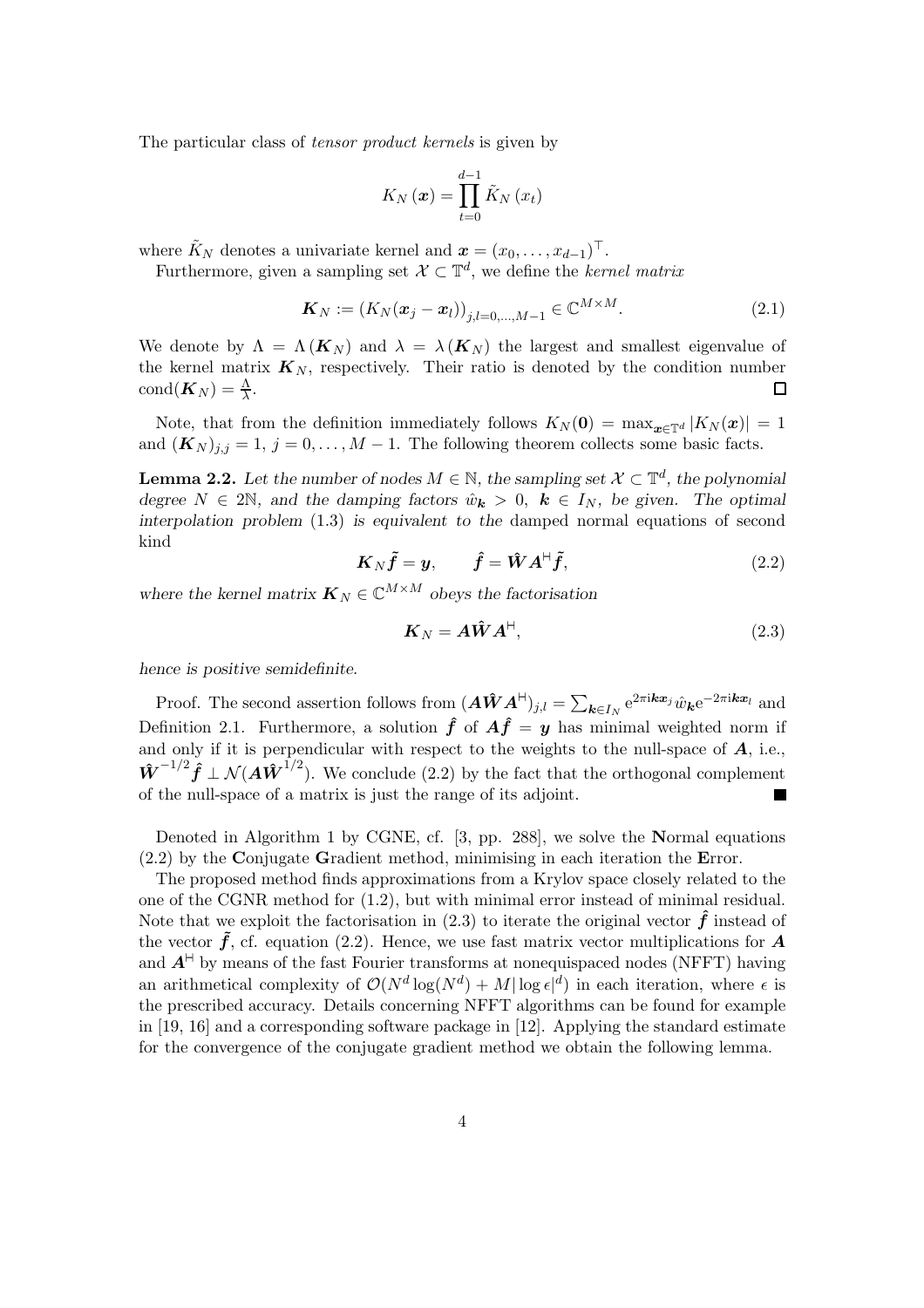#### Algorithm 1 CGNE

Input: dimension  $d \in \mathbb{N}$ , number of samples  $M \in \mathbb{N}$ , polynomial degree  $N \in 2\mathbb{N}$ ; sampling set  $\mathcal{X} \subset \mathbb{T}^d$ , samples  $\mathbf{y} \in \mathbb{C}^M$ , and initial vector  $\hat{\mathbf{f}}_0 \in \mathbb{C}^{N^d}$ 

$$
\begin{aligned} r_0 &= y - A \hat{f}_0 \\ \hat{p}_0 &= A^{\mathsf{H}} r_0 \\ \text{for } l &= 0, \ldots \text{ do} \\ \alpha_l &= r^{\mathsf{H}}_l r_l \, / \, \hat{p}^{\mathsf{H}}_l \hat{W} \hat{p}_l \\ \hat{f}_{l+1} &= \hat{f}_l + \alpha_l \hat{W} \hat{p}_l \\ r_{l+1} &= r_l - \alpha_l A \hat{W} \hat{p}_l \\ \beta_l &= r^{\mathsf{H}}_{l+1} r_{l+1} \, / \, r^{\mathsf{H}}_l r_l \\ \hat{p}_{l+1} &= \beta_l \hat{p}_l + A^{\mathsf{H}} r_{l+1} \\ \text{and for} \end{aligned}
$$

end for

Output: the *l*-th iterate  $\hat{f}_l$ 

**Lemma 2.3.** Let the kernel matrix  $\bm{K}_N$  in (2.1) be regular and let  $\bm{\hat{e}}_l:=\hat{\bm{f}}_l\!-\!\bm{\hat{W}}\bm{A}^{\mathsf{H}}\bm{K}_N^{-1}\bm{y}$ denote the error of the l-th iterate within Algorithm 1. Then the a-priori error bound

$$
\|\hat{\boldsymbol{e}}_l\|_{\hat{\boldsymbol{W}}^{-1}} \leq 2 \left(\frac{\sqrt{\Lambda} - \sqrt{\lambda}}{\sqrt{\Lambda} + \sqrt{\lambda}}\right)^l \|\hat{\boldsymbol{e}}_0\|_{\hat{\boldsymbol{W}}^{-1}}
$$

holds true.

Proof. We note that  $\|\hat{\bm{e}}_l\|_{\hat{\bm{W}}^{-1}} = \|\tilde{\bm{f}}_l - \bm{K}_N^{-1} \bm{y}\|_{\bm{K}_N}$ , where  $\tilde{\bm{f}}_l$  denotes the *l*-th iterate of the conjugate gradient method applied to equation  $K_N \tilde{f} = y$ , cf. Lemma 2.2, and apply the standard estimate for the conjugate gradient method, see also [3, pp. 288].  $\blacksquare$ 

This result includes the special case of  $M = N<sup>d</sup>$  equispaced nodes and no damping, i.e.  $\hat{w}_k = 1, k \in I_N$ , where the first iterate of our algorithm is already the solution to equation (2.2). We present estimates for the extremal eigenvalues  $\lambda$ ,  $\Lambda$  dependent only on the quantities N, q, and the damping factors  $\hat{w}_k$ ,  $k \in I_N$ . Analogous results for the stability of the interpolation by radial and zonal functions are obtained in [15, 20]. Section 3 prepares our estimates by constructing localised kernels.

Remark 2.4. Before that, we would like to comment on the following:

The weighted norm in (1.3) is induced by the inner product  $\hat{g}^{\text{H}} \hat{W}^{-1} \hat{f}$ . In particular, the definition  $\langle f, g \rangle_{\hat{\mathbf{W}}^{-1}} := \hat{\boldsymbol{g}}^{\text{H}} \hat{\boldsymbol{W}}^{-1} \hat{\boldsymbol{f}}$  makes the space of trigonometric polynomials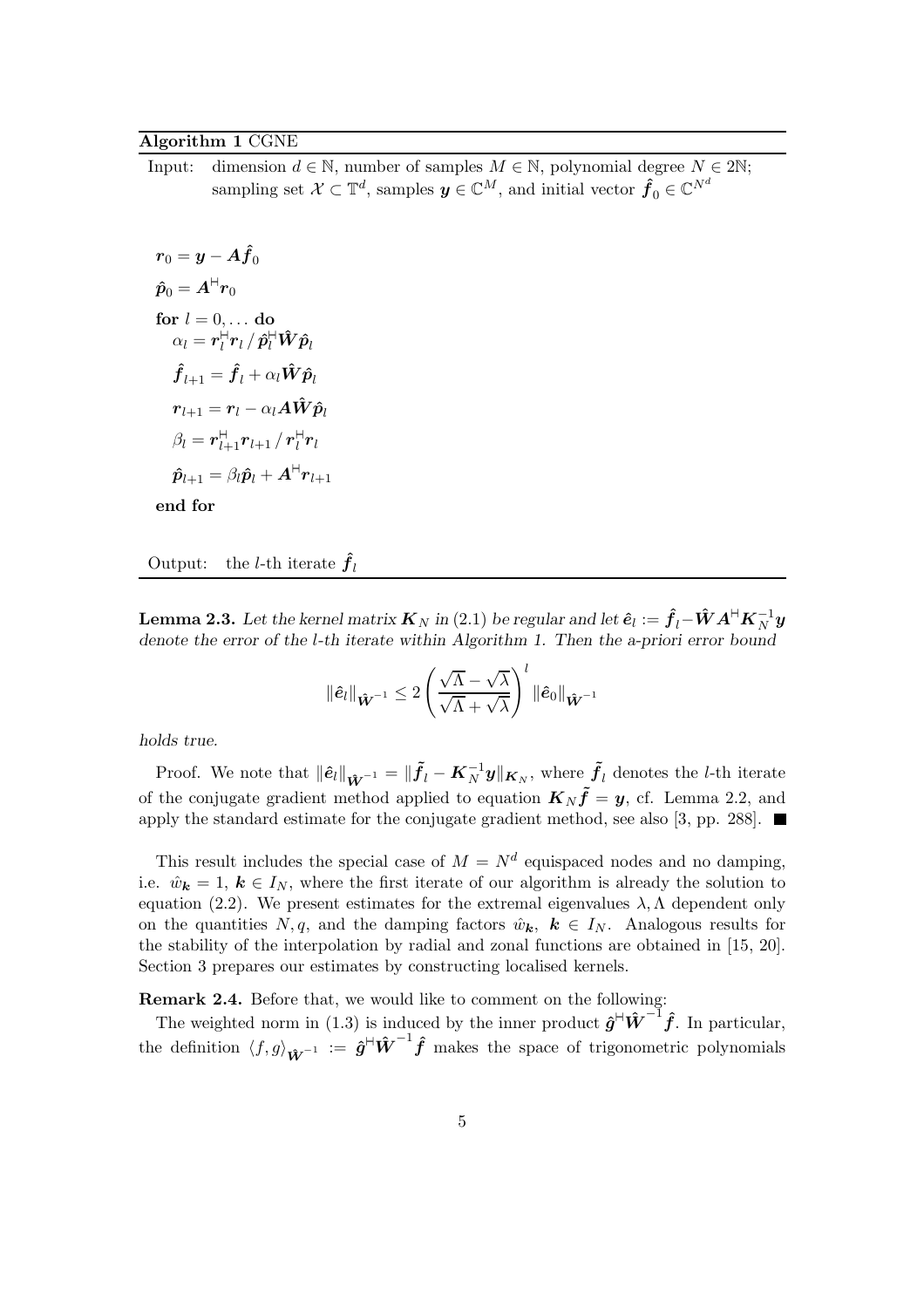$T_N := \text{span} \{ e^{2\pi i k} : k \in I_N \}$  to a reproducing kernel Hilbert space. Its reproducing kernel is given by  $K_N$ , i.e., the point evaluations obey  $f(\mathbf{x}) = \langle f, K_N(\cdot - \mathbf{x}) \rangle_{\hat{\mathbf{W}}^{-1}}$ .

Moreover, the solution  $f(x) = \sum_{k \in I_N} \hat{f}_k e^{2\pi i k x}$  of the normal equations (2.2) has comparable norm to the given samples, i.e.,

$$
\Lambda^{-1} \|\mathbf{y}\|_2^2 \leq \langle f, g \rangle_{\hat{\mathbf{W}}^{-1}} \leq \lambda^{-1} \|\mathbf{y}\|_2^2.
$$

This norm equivalence is due to fact, that the field of values of the matrix  $K_N^{-1}$  is bounded by its extremal eigenvalues and  $y^{\mathsf{H}}\boldsymbol{K}_N^{-1}y = \tilde{\boldsymbol{f}}^{\mathsf{H}}\boldsymbol{K}_N\tilde{\boldsymbol{f}} = \hat{\boldsymbol{f}}^{\mathsf{H}}\hat{\boldsymbol{W}}^{-1}\hat{\boldsymbol{f}}.$ ◻

# 3 Localised kernels

Starting from a class of admissible weight functions in Definition 3.1, we construct localised trigonometric kernels in Theorem 3.3, where Lemma 3.2 serves as an intermediate step. Following the smoothness-decay principle in Fourier analysis, we relate the smoothness of the weight function to the decay of the kernel  $K_N$  built upon the sampled weights. A related approach is taken in [14, Thm. 2.2] for the detection of singularities. The particular class of B-Spline kernels, cf. Definition 3.4, is considered in Corollary 3.5. While we present our results on the connection between smooth weight functions and localised kernels for the univariate case, we give its generalisation to the class of tensor product kernels in Corollary 3.7.

**Definition 3.1.** For  $\beta \in \mathbb{N}, \beta \geq 2$ , a continuous function  $g : \mathbb{R} \to \mathbb{R}$  is an *admissible* weight function of order  $\beta$  if it is nonnegative, possesses a  $(\beta - 1)$ -fold derivative  $g^{(\beta - 1)}$ of bounded variation, i.e.,

$$
\left| g^{(\beta-1)} \right|_V := \int_{\mathbb{R}} \left| dg^{(\beta-1)}(z) \right| = \sup \sum_{j=0}^{n-1} \left| g^{(\beta-1)}(z_{j+1}) - g^{(\beta-1)}(z_j) \right| < \infty,
$$

where the supremum is taken over all strictly increasing real sequences  $\{z_j\}_{j\in\mathbb{N}_0}$ , and satisfies the additional properties supp  $g = \left[-\frac{1}{2}, \frac{1}{2}\right]$  $\frac{1}{2}$ ,  $g^{(\gamma)}(\pm \frac{1}{2}) = 0$  for  $\gamma = 0, \ldots, \beta - 1$ ,  $g(z) > 0, |z| < \frac{1}{2}$ , and the normalisation  $||g||_{L^1} = 1$ . We denote by  $BV_0^{\beta - 1}$  the set of admissible weight functions of order  $\beta$ .

Furthermore, we define for notational convenience the zeta function  $\zeta(\beta) := \sum_{r=1}^{\infty} r^{-\beta}$ ,  $\beta > 1$ , and for  $g \in BV_0^{\beta - 1}$  the norm of the samples

$$
\|g\|_{1,N}:=\sum_{k=-\frac{N}{2}}^{\frac{N}{2}}g\left(\frac{k}{N}\right)\,.
$$

 $\Box$ 

The following lemma prepares Theorem 3.3.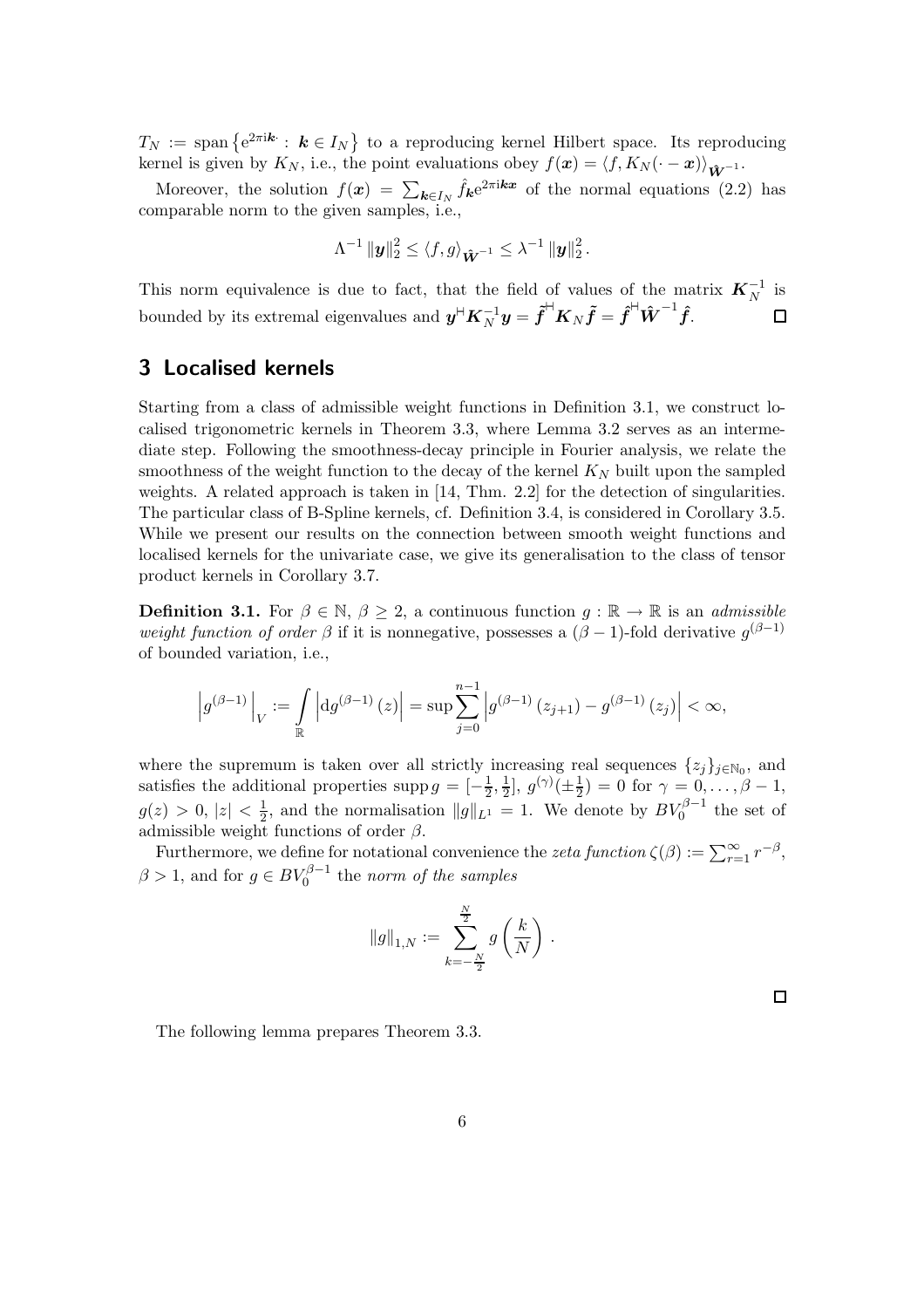**Lemma 3.2.** For  $\beta \in \mathbb{N}$ ,  $\beta \geq 2$ , let a function  $g \in BV_0^{\beta-1}$  be given. Then for  $N \in 2\mathbb{N}$ ,  $N \ge 2\beta$ , and  $x \in \left[-\frac{1}{2}\right]$  $\frac{1}{2}, \frac{1}{2}$  $\frac{1}{2}$  \ {0} the following estimates hold true

$$
\left| \sum_{k=-\frac{N}{2}}^{\frac{N}{2}} g\left(\frac{k}{N}\right) e^{2\pi i kx} \right| \leq \frac{\left(2^{\beta}-1\right) \zeta(\beta) \left|g^{(\beta-1)}\right|_{V}}{\left(2N\right)^{\beta-1} \left|2\pi x\right|^{\beta}},
$$
  

$$
\|g\|_{1,N} \geq N \left(1-2\zeta(\beta) \left(4\pi\beta\right)^{-\beta} \left|g^{(\beta-1)}\right|_{V}\right).
$$

Proof. First, we define for  $x, z \in \left[-\frac{1}{2}, \frac{1}{2}\right]$  $\frac{1}{2}$  the function  $h_x(z) := g(z) e^{2\pi i N x z}$ . Thus, the Poisson summation formula yields

$$
\frac{1}{N} \sum_{k=-\frac{N}{2}}^{\frac{N}{2}} g\left(\frac{k}{N}\right) e^{2\pi i kx} = \frac{1}{N} \sum_{k=-\frac{N}{2}}^{\frac{N}{2}} h_x\left(\frac{k}{N}\right) = \sum_{r \in \mathbb{Z}} \int_{-\frac{1}{2}}^{\frac{1}{2}} h_x\left(z\right) e^{-2\pi i N rz} dz
$$

and by applying integration by parts and the fact that  $g^{(\gamma)}(\pm \frac{1}{2}) = 0$  for  $\gamma = 0, \ldots, \beta - 2$ further

$$
\begin{split}\n\left| \sum_{k=-\frac{N}{2}}^{\frac{N}{2}} h_{x} \left( \frac{k}{N} \right) \right| &= \left| N \sum_{r \in \mathbb{Z}} (2 \pi i N (r - x))^{-(\beta - 1)} \int_{-\frac{1}{2}}^{\frac{1}{2}} g^{(\beta - 1)}(z) e^{2 \pi i N z (x - r)} dz \right| \\
&= \left| \frac{N}{(2 \pi i N)^{\beta}} \sum_{r \in \mathbb{Z}} (r - x)^{-\beta} \int_{-\frac{1}{2}}^{\frac{1}{2}} g^{(\beta - 1)}(z) \left( \frac{d}{dz} e^{2 \pi i N z (x - r)} \right) dz \right| \\
& \leq \frac{1 + |x|^{\beta} \sum_{r \in \mathbb{Z} \setminus \{0\}} |r - x|^{-\beta}}{(2 \pi)^{\beta} N^{\beta - 1} |x|^{\beta}} \sup_{r_0 \in \mathbb{Z}} \left| \int_{-\frac{1}{2}}^{\frac{1}{2}} g^{(\beta - 1)}(z) \left( \frac{d}{dz} e^{2 \pi i N z (x - r_0)} \right) dz \right|.\n\end{split}
$$

Using  $1+|x|^{\beta}\sum_{r\in\mathbb{Z}\backslash\{0\}}|r-x|^{-\beta}\leq (2^{\beta}-1)2^{1-\beta}\zeta(\beta)$  for  $|x|\leq\frac{1}{2}$  and

$$
\left| \int_{-\frac{1}{2}}^{\frac{1}{2}} g^{(\beta - 1)}(z) \left( \frac{d}{dz} e^{2\pi i N z (x - r_0)} \right) dz \right| \le \left| g^{(\beta - 1)} \right|_V
$$

yields the assertion.

By the Poisson summation formula, we note furthermore that

$$
\frac{1}{N} \|g\|_{1,N} \ge 1 - \left| \sum_{r \in \mathbb{Z} \setminus \{0\}} \int_{-\frac{1}{2}}^{\frac{1}{2}} g(z) e^{-2\pi i N r z} dz \right|
$$

and proceed analogously in order to prove the second assertion where we use  $N \geq 2\beta$  to obtain an estimate independent of N.  $\blacksquare$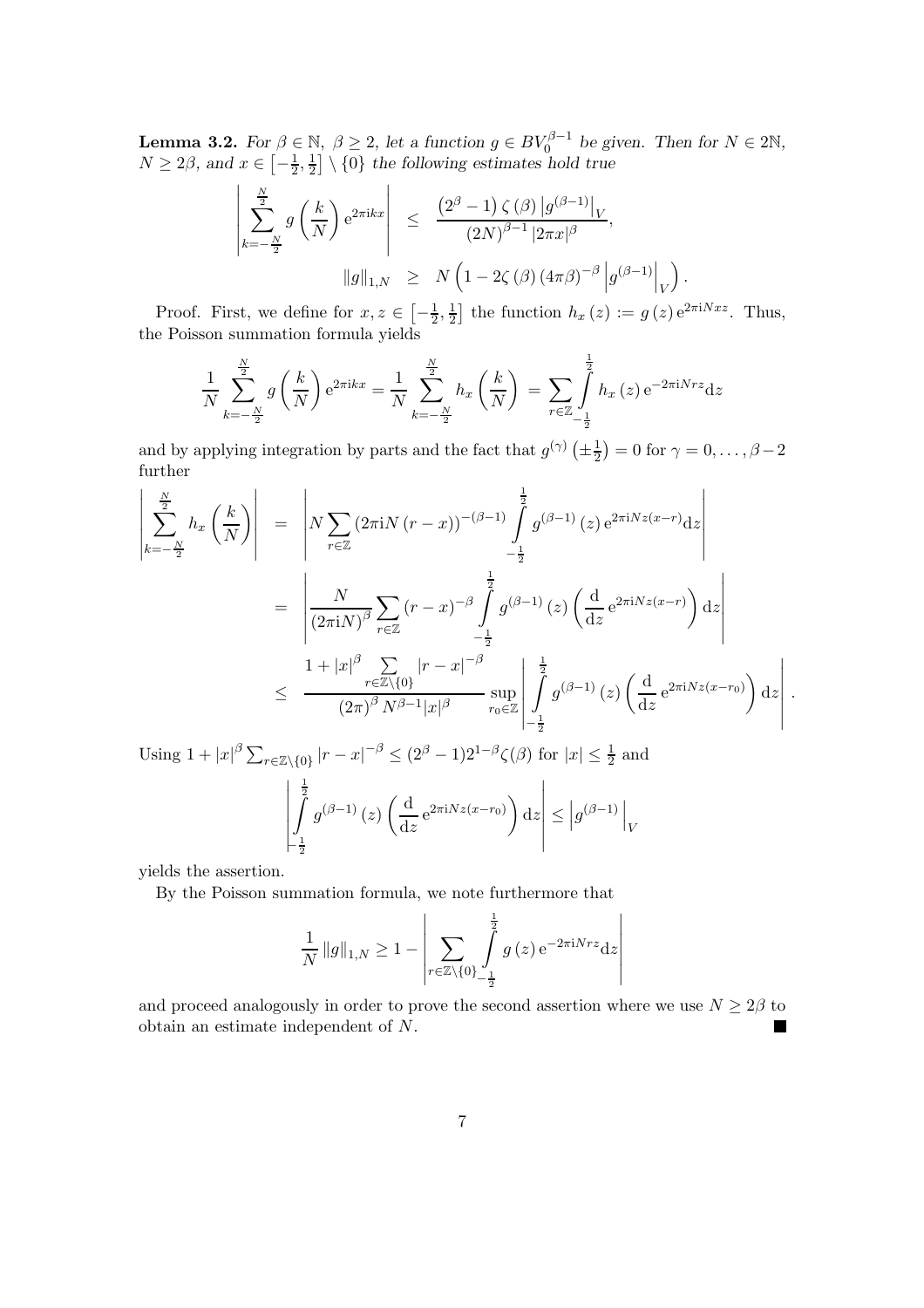**Theorem 3.3.** For  $\beta \in \mathbb{N}$ ,  $\beta \geq 2$ , let a function  $g \in BV_0^{\beta-1}$  be given. Furthermore, let  $N \in 2\mathbb{N}, N \geq 2\beta$ , and the damping factors

$$
\hat{w}_k = \frac{g\left(\frac{k}{N}\right) + g\left(\frac{k+1}{N}\right)}{2\|g\|_{1,N}}, \qquad k = -\frac{N}{2}, \dots, \frac{N}{2} - 1,
$$

be given. Then the kernel  $K_N$ , cf. Definition 2.1, fulfils

$$
|K_N(x)| \le \frac{(2^{\beta} - 1) \zeta(\beta) |g^{(\beta - 1)}|_V}{2^{\beta - 1} (2\pi)^{\beta} - \zeta(\beta) \beta^{-\beta} |g^{(\beta - 1)}|_V} \frac{1}{N^{\beta} |x|^{\beta}}
$$

for  $x \in \left[-\frac{1}{2}\right]$  $\frac{1}{2}, \frac{1}{2}$  $\frac{1}{2}$  \ {0}.

Proof. Note first, that

$$
K_N(x) = \frac{1 + e^{-2\pi ix}}{2\|g\|_{1,N}} \sum_{k=-\frac{N}{2}}^{\frac{N}{2}} g\left(\frac{k}{N}\right) e^{2\pi i kx}.
$$

Thus, we obtain  $K_N(0) = 1$  and by applying Lemma 3.2 also the decay property.

We apply Theorem 3.3 in the following to the particular class of B-Spline kernels. **Definition 3.4.** Let  $\beta \in \mathbb{N}$  be given. The *normalised B-Spline* is defined by

$$
g_{\beta}\left(z\right):=\beta N_{\beta}\left(\beta z+\frac{\beta}{2}\right)
$$

where  $N_\beta$  denotes the cardinal B-Spline of order  $\beta$ . The cardinal B-Splines are given by  $N_1(z) = 1$  for  $z \in (0, 1)$ ,  $N_1(z) = 0$  elsewhere, and  $N_{\beta+1}(z) = \int_{z-1}^{z} N_{\beta}(\tau) d\tau$ , see e.g. [4]. Furthermore, we define for  $\beta \in \mathbb{N}$  and  $N \in 2\mathbb{N}$  the *B-Spline kernel* by

$$
B_{\beta,N}(x) := \frac{1 + e^{-2\pi ix}}{2 \|g_{\beta}\|_{1,N}} \sum_{k=-\frac{N}{2}}^{\frac{N}{2}} g_{\beta}\left(\frac{k}{N}\right) e^{2\pi i k x} .
$$

,

П

 $\blacksquare$ 

Corollary 3.5. Let  $\beta \in \mathbb{N}, \beta \geq 2$ , and  $N \in 2\mathbb{N}, N \geq 2\beta$ , be given. Then the B-Spline kernel  $B_{\beta,N}(x)$ , cf. Definition 3.4, fulfils

$$
|B_{\beta,N}(x)| \le \frac{\left(2^{\beta} - 1\right)\zeta(\beta)\beta^{\beta}}{2^{\beta - 1}\pi^{\beta} - \zeta(\beta)}\,|Nx|^{-\beta}
$$

for  $x \in \left[ -\frac{1}{2}, \frac{1}{2} \right]$  $\frac{1}{2}$  \ {0} and  $B_{\beta,N}(0) = 1$ .

Proof. Note that  $g_{\beta} \in BV_0^{\beta-1}$ . Using  $N'_{\beta}(z) = N_{\beta-1}(z) - N_{\beta-1}(z-1)$ , we conclude

$$
\left| g_{\beta}^{(\beta-1)} \right|_{V} = \beta^{\beta} \left| N_{\beta}^{(\beta-1)} \right|_{V} = \beta^{\beta} \left| \sum_{\tau=0}^{\beta-1} (-1)^{\tau} \binom{\beta-1}{\tau} N_{1} \left( \cdot - \tau \right) \right|_{V} = (2\beta)^{\beta}
$$

and apply Theorem 3.3.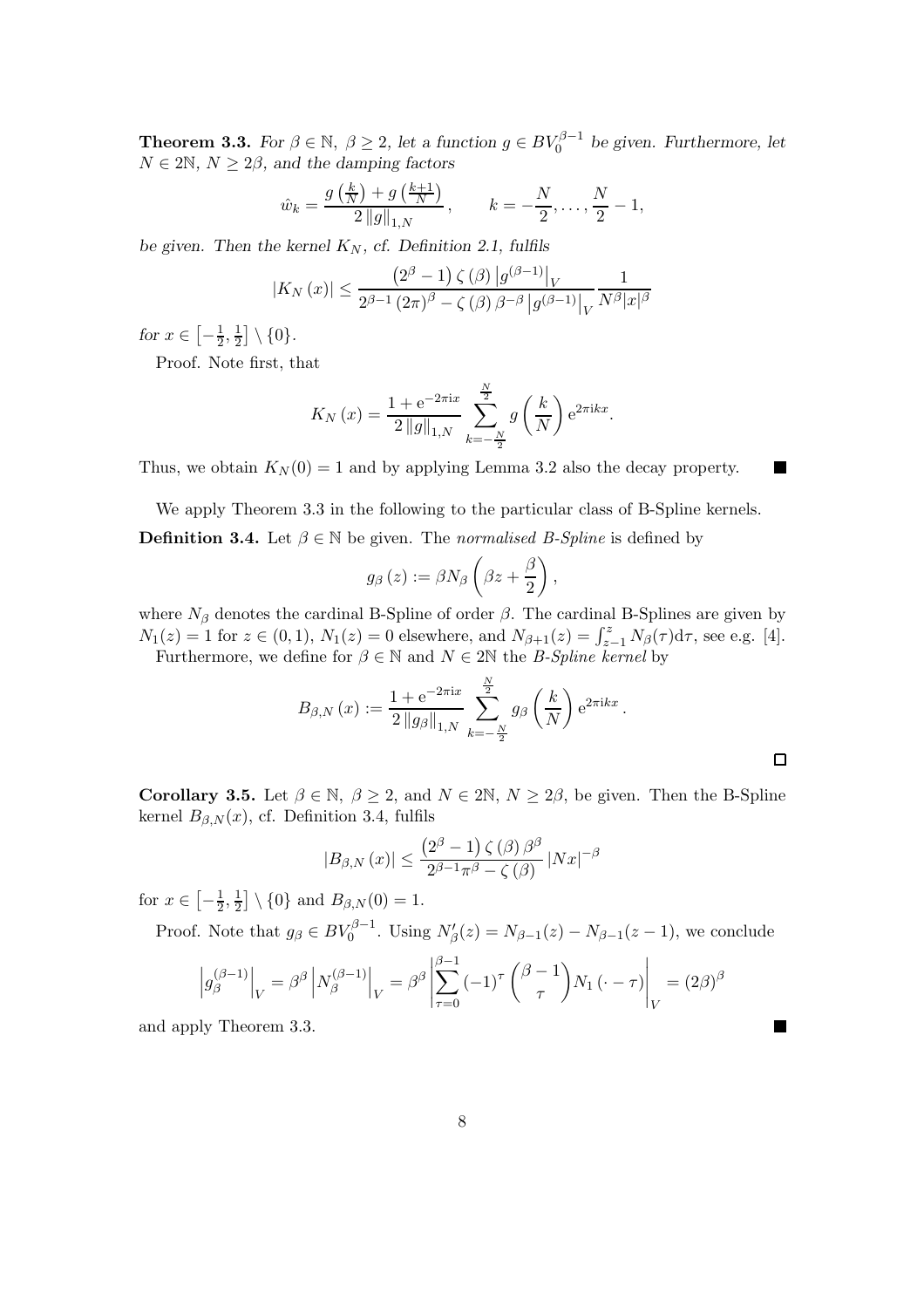Note, that in contrast to [15] the order  $\beta$  of the B-Spline and the degree  $N \in 2\mathbb{N}$  of the kernel  $B_{\beta,N}$  are independent of each other. The special case  $\beta = 1$ , i.e. the "tophat function"  $g_1(z) = 1$  for  $|z| < \frac{1}{2}$  $\frac{1}{2}$  and  $g_1(z) = 0$  elsewhere, leads to the well known Dirichlet kernel  $B_{1,N}(x) = \frac{1}{N} \sum_{k \in I_N} e^{2\pi i k x}$ . Analogously,  $\beta = 2$ , i.e. the "hat function"  $g_2(z) = 2 - 4|z|$  for  $|z| \leq \frac{1}{2}$  and  $g_2(z) = 0$  elsewhere, leads to the *Fejér kernel*. The increasing localisation of the B-Spline kernels is illustrated in Figure 3.1.



Figure 3.1: From left to right: Real part of the Dirichlet kernel  $B_{1,20}$ , the Fejér kernel  $B_{2,20}$ , and the B-Spline kernel  $B_{4,20}$ .

**Remark 3.6.** If we assume in Corollary 3.5 furthermore, that  $N = \beta \sigma$ ,  $\sigma \in \mathbb{N}$ , then the stronger estimate  $|B_{\beta,N}(x)| \leq 2\zeta(\beta)(1-2^{-\beta})(\frac{\beta}{\pi})^{\beta}|Nx|^{-\beta}$  holds true. This improvement is due to  $||g_{\beta}||_{1,N} = N$  in Lemma 3.2 and follows from the partition of unity of the cardinal B-Spline  $N_{\beta}$  and the refinement equation  $N_{\beta}(z) = \sum_{\tau \in \mathbb{Z}} a_{\tau}^{(\beta,\sigma)} N_{\beta}(\sigma z - \tau)$  for some finitely supported coefficients  $a_{\tau}^{(\beta,\sigma)} > 0$ , see e.g. [4, pp. 8].

In particular, the Fejér kernel fulfils  $|B_{2,N}(x)| \le |Nx|^{-2}$ ,  $N \in 2\mathbb{N}$ , which also follows from the estimate  $|\sin(\pi x)| \geq 2|x|$  for  $|x| \leq 1/2$  and the representation

$$
B_{2,N}(x) = \frac{2\left(1 + e^{-2\pi ix}\right)}{N^2} \left(\frac{\sin\left(\frac{N}{2}\pi x\right)}{\sin\left(\pi x\right)}\right)^2
$$

.

Along the same line follows the localisation property  $B_{1,N}(x) \leq |Nx|^{-1}$  and  $B_{1,N}(0) =$ 1 for the Dirichlet kernel. П

We complete this section by an extension of our result to the multivariate case  $d > 1$ . Indeed, tensor products of the kernels constructed in Theorem 3.3 yield also localised multivariate kernels as shown in the following corollary.

**Corollary 3.7.** Let the univariate kernel  $K_N$ , cf. Definition 2.1, fulfil for some  $\beta \in \mathbb{N}$ , some constant  $C_{\beta} > 1$ , and  $x \in \left[-\frac{1}{2}\right]$  $\frac{1}{2}, \frac{1}{2}$  $\frac{1}{2}$  \ {0} the decay condition  $|\tilde{K}_N(x)| \leq C_{\beta} |Nx|^{-\beta}$ , then its tensor product kernel  $K_N(\boldsymbol{x}) = \prod_{t=0}^{d-1} \tilde{K}_N(x_t)$  fulfils for  $\boldsymbol{x} \in \left[-\frac{1}{2}\right]$  $\frac{1}{2}, \frac{1}{2}$  $\left[\frac{1}{2}\right]^d \setminus \{\mathbf{0}\}$  the estimate

$$
|K_N(\boldsymbol{x})| \leq \frac{C_\beta}{N^\beta \|\boldsymbol{x}\|_\infty^\beta}.
$$

Proof. The assertion follows simply from the estimate  $|K_N(\boldsymbol{x})| \leq |\tilde{K}_N(\|\boldsymbol{x}\|_{\infty})|$ . П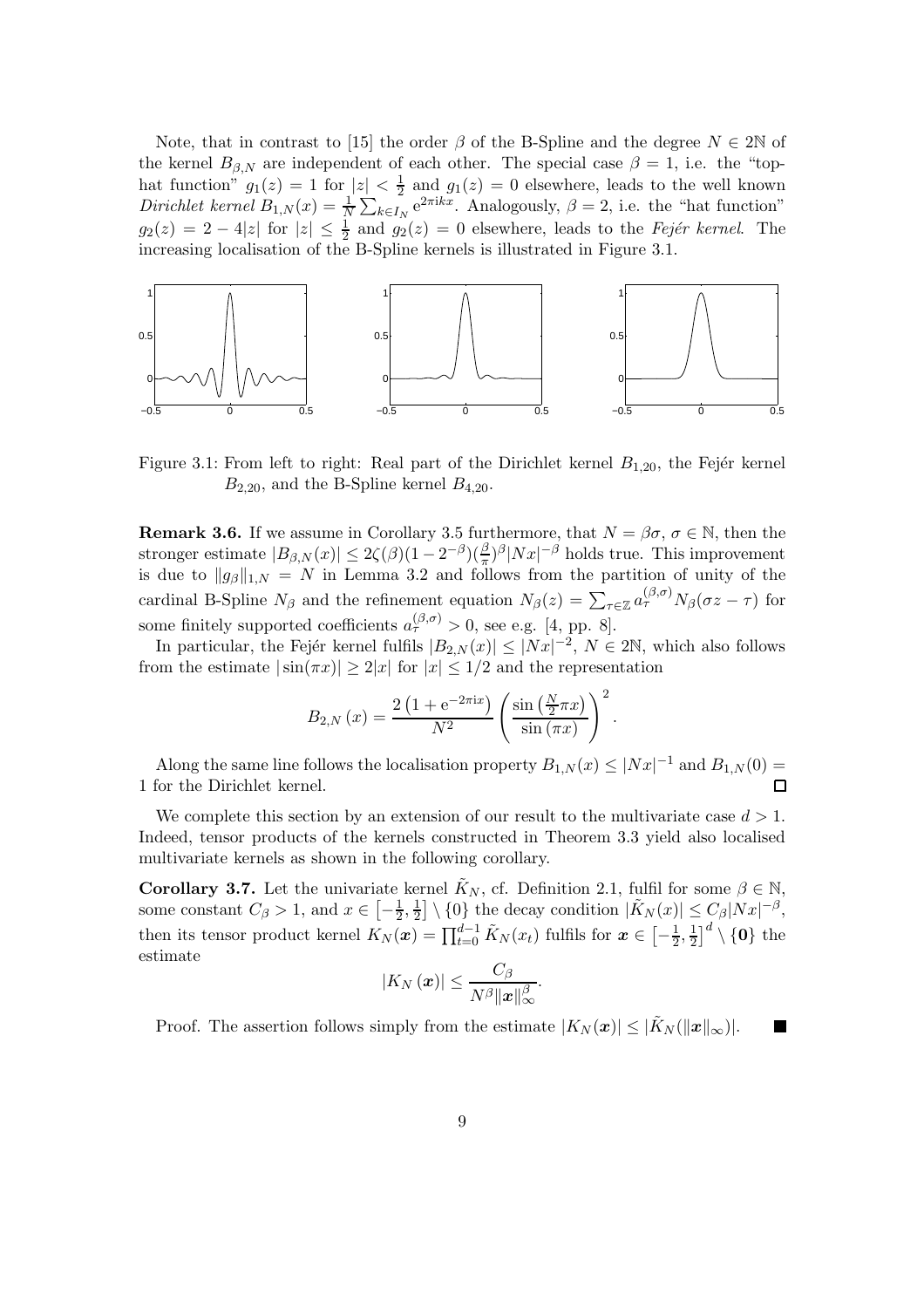### 4 Stability of the interpolation problem

The nonequispaced Fourier matrix **A** has full rank M for  $d = 1$  and  $N \geq M$ . Unfortunately and due to the famous result of Mairhuber-Curtis, see e.g. [20, Thm. 2.3], we cannot expect full rank of the matrix  $A$  for  $N \geq M^{\frac{1}{d}}$  in the multivariate case  $d > 1$ .

However, we prove stability results for the trigonometric interpolation problem at qseparated nodes in the univariate case, cf. Theorem 4.1 and the multivariate case, cf. Theorem 4.6. Basically, a localised kernel  $K_N$  yields a diagonal dominated kernel matrix  $\mathbf{K}_N$  and thus full rank of the nonequispaced Fourier matrix A for q-separated nodes. Furthermore, we prove stability results for a slightly generalised interpolation problem at equispaced nodes and subsets of equispaced nodes in Theorem 4.10. These results are applied to the B-Spline kernels from Section 3 in Corollary 4.7 and Corollary 4.11.

#### The univariate setting

The following Theorem 4.1 gives estimates for the extremal eigenvalues of the matrix  $\mathbf{K}_N$  under reasonable assumptions on the kernel  $K_N$ .

**Theorem 4.1.** Let  $N \in 2\mathbb{N}$  be given and let the kernel  $K_N$ , cf. Definition 2.1, fulfil for some  $\beta > 1$  and  $x \in \left[-\frac{1}{2}\right]$  $\frac{1}{2}, \frac{1}{2}$  $\frac{1}{2}$  \ {0} the localisation property

$$
|K_N(x)| \leq \frac{C_\beta}{N^\beta |x|^\beta}.
$$

Furthermore, let a sampling set  $X$  contain arbitrary nodes with separation distance  $q > 0$ . Then, the extremal eigenvalues of the matrix  $\mathbf{K}_N$  are bounded by

$$
1 - \frac{2\zeta(\beta) C_{\beta}}{N^{\beta}q^{\beta}} \leq \lambda \leq 1 \leq \Lambda \leq 1 + \frac{2\zeta(\beta) C_{\beta}}{N^{\beta}q^{\beta}}.
$$

Proof. As usual, let M denote the number of nodes in  $\mathcal{X}$ . Due to  $K_N(0) = 1$ , cf. Definition 2.1, we obtain  $\text{trace}(\boldsymbol{K}_N) := \sum_{j=0}^{M-1} K_N(0) = M$ . Since the trace is invariant under similarity transforms, all eigenvalues sum up to M and thus, the inequality  $\lambda \leq$  $1 \leq \Lambda$  is fulfilled.

Now, let  $\lambda_{\star}$  be an arbitrary eigenvalue of  $\mathbf{K}_{N}$ , then for some index  $j \in \{0, \ldots, M-1\}$ Gershgorin's circle theorem yields

$$
|\lambda_{\star} - 1| \leq \sum_{l=0; l \neq j}^{M-1} |K_N (x_j - x_l)|.
$$

By using that the separation distance of the sampling set is  $q$  and by the localisation of the kernel  $K_N$ , we obtain

$$
|\lambda_{\star} - 1| \le \frac{C_{\beta}}{N^{\beta}} \sum_{l=0; l \neq j}^{M-1} \frac{1}{|x_j - x_l|^{\beta}} \le \frac{2C_{\beta}}{N^{\beta} q^{\beta}} \sum_{l=1}^{\lfloor M/2 \rfloor} l^{-\beta} < \frac{2\zeta(\beta)C_{\beta}}{N^{\beta} q^{\beta}}.
$$

 $\blacksquare$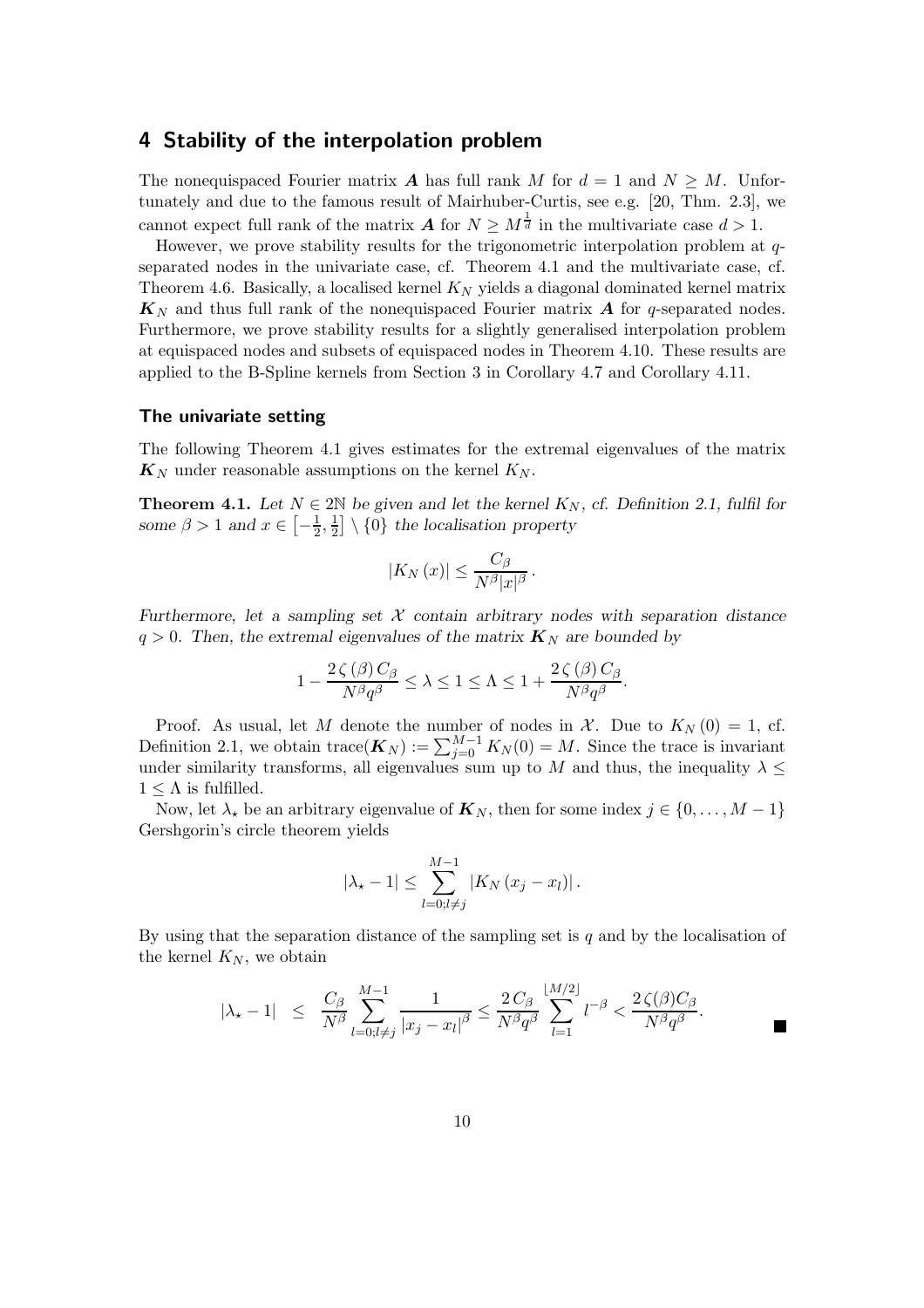Indeed, the kernels constructed in Theorem 3.3 yield well conditioned matrices  $\mathbf{K}_{N}$ . We also note that the decay of the Dirichlet kernel only allows for a weaker result.

**Remark 4.2.** Let a sampling set  $\mathcal{X} \in \mathbb{T}$  with separation distance  $q > 0$  be given. Then the application of Theorem 4.1, where the last step of its proof is replaced by the estimate  $\sum_{l=1}^{\lfloor M/2 \rfloor} l^{-1} \leq 1 + \ln \frac{1}{2q}$ , yields: The matrix  $(B_{1,N}(x_j - x_l)_{j,l=0,...,M-1} = \frac{1}{N} A A^{H}$ is nonsingular for  $N > (1 + |\log (2q)|) q^{-1}$ . The logarithmic term in this condition is clearly suboptimal.  $\Box$ 

As an immediate consequence of Theorem 4.1 we state a stability result for an equispaced grid disturbed by jitter.

Corollary 4.3. Let the assumptions of Theorem 4.1 hold true. Furthermore, let the sampling nodes be of the form  $x_j = -\frac{1}{2} + \frac{j-\varepsilon_j}{M}$ ,  $j = 0, \ldots, M-1$ , where  $0 \le \varepsilon_j \le \varepsilon < 1$ . Then the eigenvalues of the matrix  $\boldsymbol{K}_N$  are bounded by

$$
1 - \frac{2\zeta(\beta) C_{\beta}M^{\beta}}{N^{\beta}(1-\varepsilon)^{\beta}} \le \lambda \le 1 \le \Lambda \le 1 + \frac{2\zeta(\beta) C_{\beta}M^{\beta}}{N^{\beta}(1-\varepsilon)^{\beta}}.
$$

Proof. Since the separation distance is bounded by  $q \geq M^{-1}(1-\varepsilon)$  the result follows by Theorem 4.1.

#### The multivariate setting

First, we borrow a packing argument on the sphere from [15] and refine it in Lemma 4.5 for the present setting, i.e., we show how many q-separated nodes can be placed in a certain distance to a reference node, see also Figure 4.1.

**Definition 4.4.** For  $d \in \mathbb{N}$  and a separation distance  $q, 0 < q \leq \frac{1}{2}$ , we define the partitioning

$$
R_{q,m} := \left\{ \boldsymbol{x} \in \mathbb{T}^d : mq \leq \text{dist} \left( \boldsymbol{x}, \boldsymbol{0} \right) < \left( m + 1 \right) q \right\}
$$

for  $m = 0, ..., \lfloor q^{-1}/2 \rfloor - 1$  and

$$
R_{q,\lfloor q^{-1}/2\rfloor}:=\left\{\boldsymbol{x}\in\mathbb{T}^d:\left\lfloor q^{-1}/2\right\rfloor q\leq \text{dist}\left(\boldsymbol{x},\boldsymbol{0}\right)\leq 1/2\right\}.
$$

Its restriction to the sampling set X will be denoted by  $R_{\mathcal{X},q,m} := R_{q,m} \cap \mathcal{X}$ .

 $\Box$ 

**Lemma 4.5.** Let  $d \in \mathbb{N}$  and an q-separated sampling set X with  $0 < q \leq \frac{1}{2}$  $rac{1}{2}$  be given. Then, each of the sets  $R_{\mathcal{X},q,m}$  has bounded cardinality

$$
|R_{\mathcal{X},q,m}| \leq 2^d \left(2^d - 1\right) m^{d-1}, \qquad m = 1, \ldots, \left\lfloor q^{-1}/2 \right\rfloor.
$$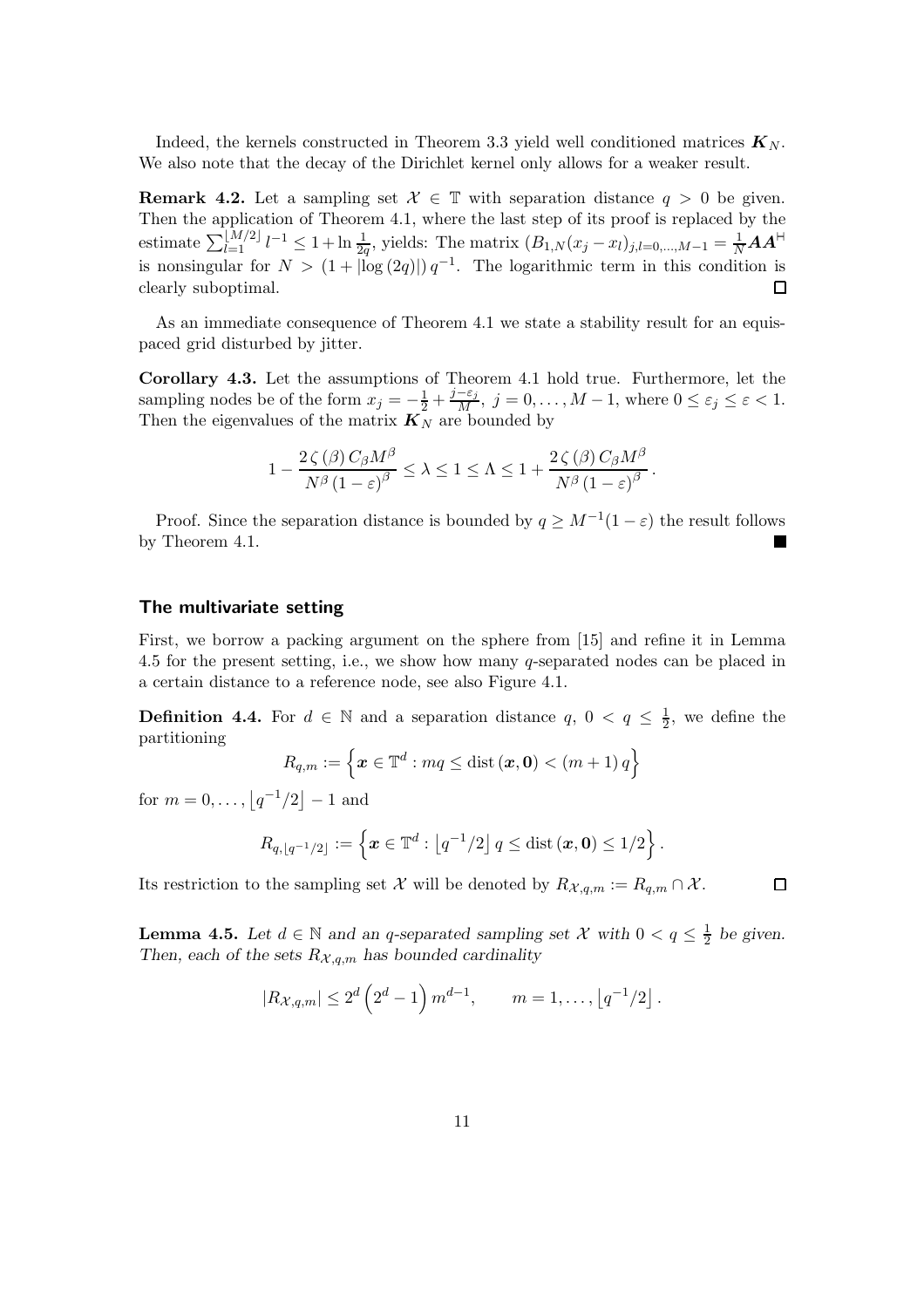

Figure 4.1: Partitioning of the torus  $\mathbb{T}^2$  into the rings  $R_{q,m}$ ,  $m = 0, \ldots \lfloor q^{-1}/2 \rfloor$  (left). Further subdivision into shifted and rotated versions of the cube  $[0, q)^d$ , where arrows indicate the "ownership" of the faces to a particular cube (right).

Proof. We use a packing argument for the partition  $\{R_{q,m}, m = 0, \ldots, \lfloor q^{-1}/2 \rfloor\}$  of the torus  $\mathbb{T}^d$ . Each ring  $R_{q,m}$  is subdivided into shifted and rotated versions of the cube  $[0, q)^d$ , cf. Figure 4.1 (right). This is done such that each point in  $R_{q,m}$  is contained in at least one of these boxes and the boxes share no interior points with each other. Every box contains at most one node of the sampling set and hence, the estimate

$$
|R_{\mathcal{X},q,m}| \leq \frac{1}{q^d} \int\limits_{R_{q,m}} dx \leq 2^d \left( (m+1)^d - m^d \right) = 2^d \sum\limits_{t=1}^d \binom{d}{t} m^{d-t} \leq 2^d m^{d-1} \sum\limits_{t=1}^d \binom{d}{t}.
$$

is valid.

Using localised kernels in conjunction with a separated sampling set and Lemma 4.5, we state the following theorem on the stability of the interpolation problem.

**Theorem 4.6.** Let  $d \in \mathbb{N}$ ,  $N \in 2\mathbb{N}$  be given and let the kernel  $K_N$ , cf. Definition 2.1, fulfil for some  $\beta > d$  and  $\boldsymbol{x} \in \left[ -\frac{1}{2} \right]$  $\frac{1}{2}, \frac{1}{2}$  $\left(\frac{1}{2}\right)^d \setminus \{\mathbf{0}\}\$  the localisation property

$$
\left|K_N\left(\bm{x}\right)\right|\leq \frac{C_\beta}{N^{\beta}\|\bm{x}\|_\infty^{\beta}}\,.
$$

Furthermore, let a sampling set  $X$  contain arbitrary nodes with separation distance  $0 < q \leq \frac{1}{2}$  $\frac{1}{2}$ . Then, the extremal eigenvalues of the matrix  $K_N$  are bounded by

$$
1-\frac{2^d \left(2^d-1\right) \zeta \left(\beta -d+1\right) C_\beta}{N^\beta q^\beta}\leq \lambda \leq 1 \leq \Lambda \leq 1+\frac{2^d \left(2^d-1\right) \zeta \left(\beta -d+1\right) C_\beta}{N^\beta q^\beta}.
$$

Proof. Let  $\lambda_{\star}$  be an arbitrary eigenvalue of  $\mathbf{K}_N$ . Without loss of generality, let the diagonal element of the matrix  $K_N$  used in Gershgorin's circle theorem correspond to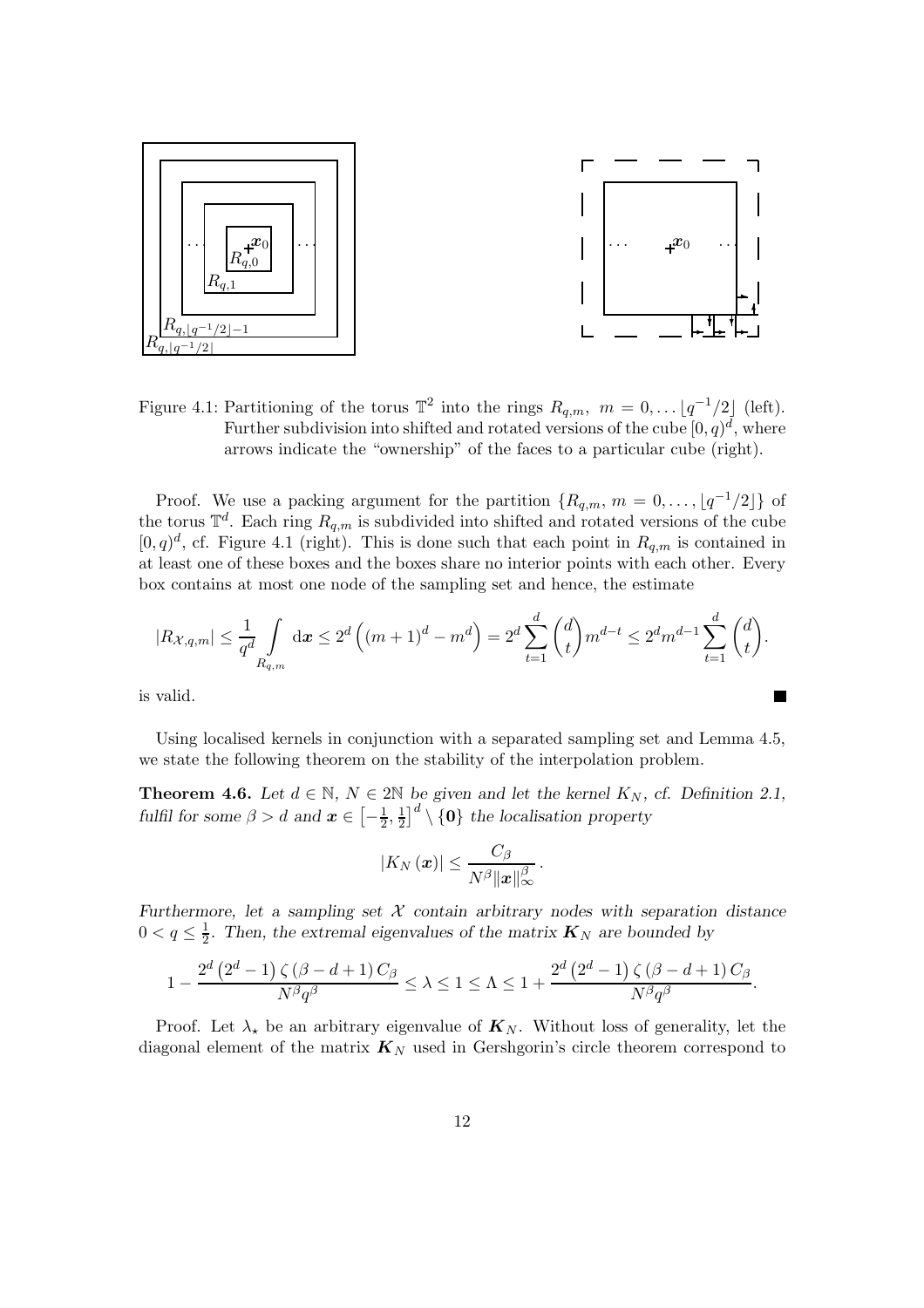$x_0 = 0$ . Then we conclude by  $K_N(0) = 1$ , cf. Definition 2.1, that

$$
|\lambda_{\star}-1| \leq \sum_{l=1}^{M-1} |K_N(\mathbf{0}-\mathbf{x}_l)|.
$$

Using the partition from Definition 4.4, Lemma 4.5, and the localisation of the kernel  $K_N$ , we get

$$
|\lambda_{\star}-1| \leq \sum_{m=1}^{\lfloor q^{-1}/2 \rfloor} \sum_{\bm{x}_l \in R_{\mathcal{X},q,m}} |K_N(-\bm{x}_l)|
$$
  
\$\leq \frac{2^d (2^d-1) C\_{\beta}}{N^{\beta}} \sum\_{m=1}^{\lfloor q^{-1}/2 \rfloor} m^{d-1} \max\_{\bm{x} \in R\_{q,m}} \|\bm{x}\|\_{\infty}^{-\beta}\$  
\$\leq \frac{2^d (2^d-1) \zeta (\beta-d+1) C\_{\beta}}{N^{\beta} q^{\beta}}.\$

Particularly, this result includes Theorem 4.1 if we set  $d = 1$ .

**Corollary 4.7.** Let the dimension  $d \in \mathbb{N}$ , an arbitrary sampling set  $\mathcal{X} \in \mathbb{T}^d$  with separation distance  $0 < q \leq \frac{1}{2}$  $\frac{1}{2}$ , and a polynomial degree  $N \in 2\mathbb{N}$ ,  $N > 2dq^{-1}$ , be given. Then the nonequispaced Fourier matrix  $A$  has full rank. Moreover, the eigenvalues of the kernel matrix  $\mathbf{K}_N = \mathbf{A}\hat{\mathbf{W}}\mathbf{A}^{\text{H}}$  obtained from the B-Spline kernel of order  $\beta = d+1$ are bounded by

$$
0 < 1 - \left(\frac{2d}{Nq}\right)^{d+1} \le \lambda \le 1 \le \Lambda \le 1 + \left(\frac{2d}{Nq}\right)^{d+1}
$$

.

Proof. Note first that  $N \geq 2\beta$ . We apply Theorem 4.6 where we use the estimates for  $C_\beta$  given in Corollary 3.5 and simplify the involved constant. Hence, the full rank of  $\boldsymbol{A}$ follows. L.

Thus, we have shown that the optimal trigonometric interpolation problem at qseparated nodes in d dimensions obeys a uniformly bounded condition number for a polynomial degree  $N > 2dq^{-1}$  and appropriate damping factors. The dependence on  $q^{-1}$  is optimal as the subsequent analysis of the equispaced case shows. However, the constant 2d is not optimal for high spatial dimensions. As pointed out in [2] for the related approximation problem (1.2), it is an open problem to improve on this.

In summary, Lemma 2.3 and Corollary 4.7 assure in our situation a prescribed reduction of the error  $\|\hat{\mathbf{e}}_l\|_{\hat{\mathbf{W}}^{-1}}$  in a constant number of iterations. Hence, if we assume an additional uniformity condition  $q = cM^{-\frac{1}{d}}$  for the sampling set  $\mathcal{X}$ , the total arithmetical complexity of Algorithm 1 for solving (1.3) up to a prescribed error is bounded by  $\mathcal{O}(M \log M)$ .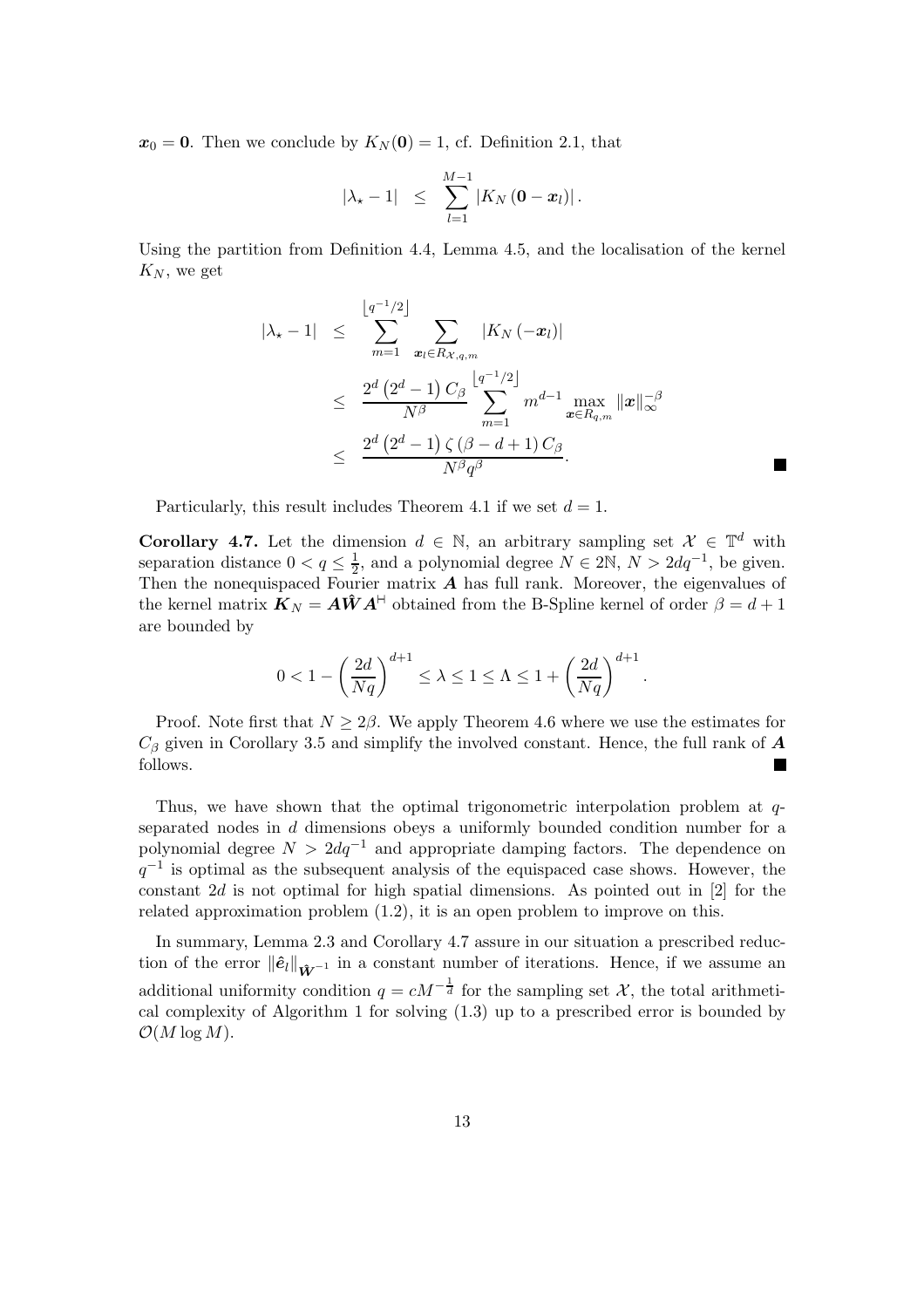Remark 4.8. Other frequently applied kernels also possess specific localisation properties and thus, yield stable interpolation at q-separated nodes by means of Theorem 4.6 as follows:

We define for  $\beta \in 2\mathbb{N}$ ,  $\sigma \in \mathbb{N}$ , and  $N = \beta(\sigma - 1) + 2$  the Jackson kernel by

$$
J_{\beta,N}\left(x\right) := \frac{1 + e^{-2\pi ix}}{2\sigma^{\beta}} \left(\frac{\sin\left(\sigma \pi x\right)}{\sin\left(\pi x\right)}\right)^{\beta}.
$$

Being a normalised power of the Fejer kernel  $B_{2,2\sigma}$ , the coefficients  $\hat{w}_k$  of the Jackson kernel can be obtained by an iterated discrete convolution of the coefficients of the Fejér kernel, see [1] for details. In contrast, the B-Spline kernel relies on a continuous convolution. The Jackson kernel is localised as  $|J_{\beta,N}(x)| \leq (\frac{\beta}{2})$  $\frac{\beta}{2}$ )<sup> $\beta$ </sup>| $Nx|^{-\beta}$  for  $x \in \left[-\frac{1}{2},\frac{1}{2}\right]$  $\frac{1}{2}$  \  $\{0\}$  and fulfils  $J_{\beta,N}(0) = 1$ . Hence, the tensor product Jackson kernel of appropriate order yields for  $N \in 2\mathbb{N}, N > 2.1dq^{-1}$ , the nonsingular kernel matrix

$$
\left(J_{2\lceil \frac{d+1}{2}\rceil,N}\left({\bm x}_j-{\bm x}_l\right)\right)_{j,l=0,...,M-1}
$$

.

Secondly, it is well known that the weight  $1 + (2\pi k)^{2\alpha}$  is associated to the squared Sobolev norm  $||f||_2^2 + ||f^{(\alpha)}||_2^2$ . For  $\beta \in \mathbb{N}$  and  $\alpha, \gamma > 0$ , a regularised and slightly generalised weight is given by

$$
g_{\alpha,\beta,\gamma}(z) := c_{\alpha,\beta,\gamma} \frac{\left(\frac{1}{4} - z^2\right)^{\beta}}{\gamma + |z|^{2\alpha}}
$$

for  $|z| \leq \frac{1}{2}$  and  $g_{\alpha,\beta,\gamma}(z) = 0$  elsewhere, where the constant  $c_{\alpha,\beta,\gamma}$  is chosen such that  $||g_{\alpha,\beta,\gamma}||_{L_1} = 1$ . Here, the denominator generalises the weight  $1 + (2\pi k)^{2\alpha}$  and the nominator ensures  $g_{\alpha,\beta,\gamma} \in BV_0^{\beta-1}$ . We define for  $N \in 2\mathbb{N}$  the Sobolev kernel by

$$
S_{\alpha,\beta,\gamma,N}(x) := \frac{1 + e^{-2\pi ix}}{2\left\|g_{\alpha,\beta,\gamma}\right\|_{1,N}} \sum_{k=-\frac{N}{2}}^{\frac{N}{2}} g_{\alpha,\beta,\gamma}\left(\frac{k}{N}\right) e^{2\pi i k x}.
$$

The kernel is localised as  $|S_{\alpha,\beta,\gamma,N}(x)| \leq \tilde{c}_{\alpha,\beta,\gamma}|Nx|^{-\beta}$  for  $x \in \left[-\frac{1}{2}\right]$  $\frac{1}{2}, \frac{1}{2}$  $\frac{1}{2}$  \ {0} and some constant  $\tilde{c}_{\alpha,\beta,\gamma} > 0$  and fulfils  $S_{\alpha,\beta,\gamma,N}(0) = 1$ .

#### Results for equispaced nodes

In the case of equispaced nodes we employ the fact that the matrix  $K_N$  is circulant. We present a slightly generalised result in the following Theorem 4.10.

**Definition 4.9.** We define for  $d, n \in \mathbb{N}$  and weights  $\hat{w}_k \in \mathbb{R}$ ,  $k \in \mathbb{Z}^d$  with  $\sum_{k \in \mathbb{Z}^d} |\hat{w}_k| <$  $\infty$ , the kernel

$$
K\left(\bm{x}\right):=\sum_{\bm{k}\in\mathbb{Z}^{d}}\hat{w}_{\bm{k}}\mathrm{e}^{2\pi\mathrm{i}\bm{k}\bm{x}}
$$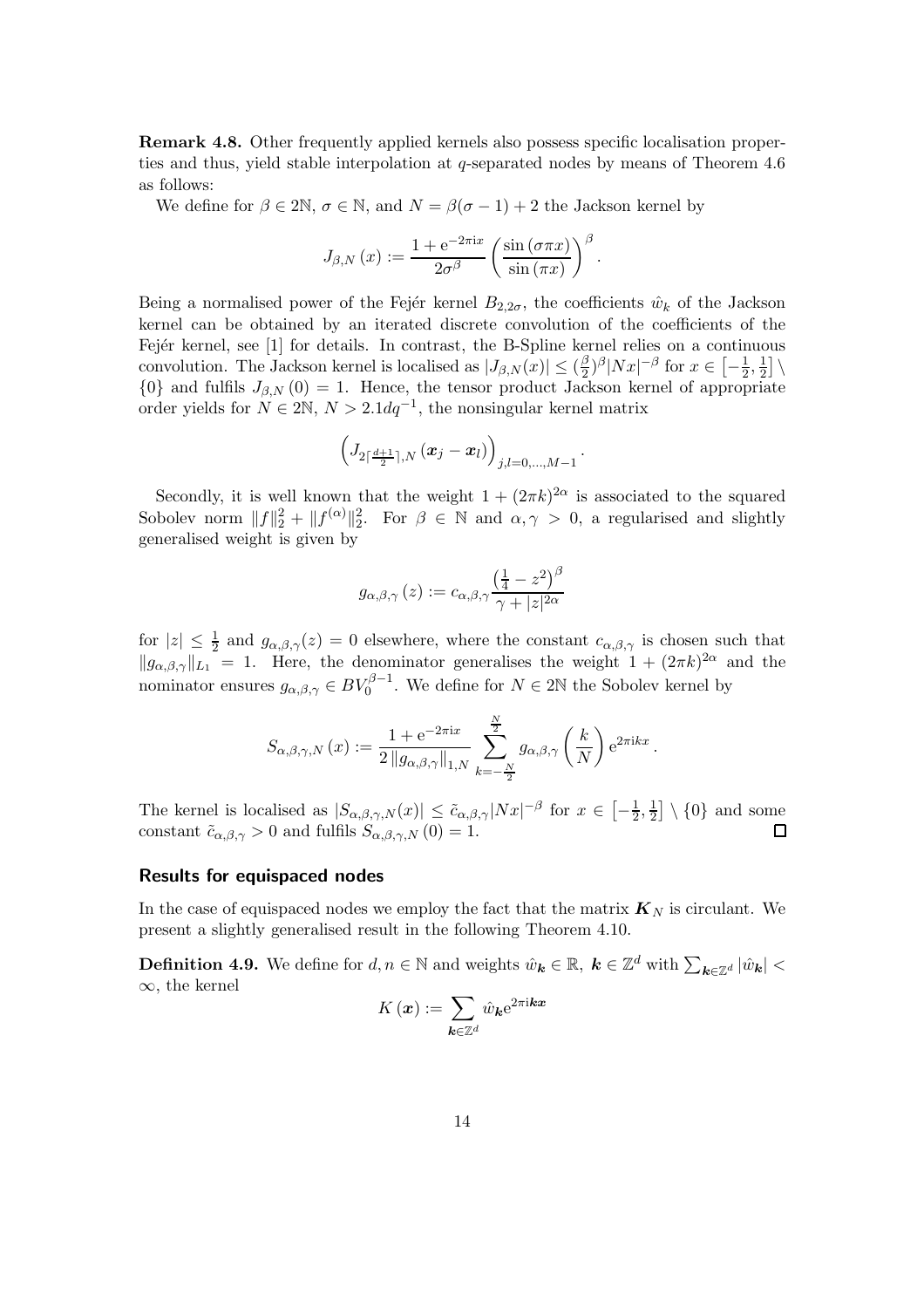and by evaluating at the equispaced sampling nodes  $\boldsymbol{j} = (j_0, \dots, j_{d-1})^\top \in I_n$ , the matrix

$$
\boldsymbol{K} := \left( K \left( \frac{\boldsymbol{j} - \boldsymbol{l}}{n} \right) \right)_{\boldsymbol{j}, \boldsymbol{l} \in I_n} \in \mathbb{C}^{n^d \times n^d}.
$$

**Theorem 4.10.** The matrix  $\boldsymbol{K}$  in Definition 4.9 possesses the following properties. Its eigenvalues are given by

$$
\lambda_{\boldsymbol{s}}\left(\boldsymbol{K}\right)=n^d\sum_{\boldsymbol{r}\in\mathbb{Z}^d}\hat{w}_{\boldsymbol{s}+n\boldsymbol{r}}
$$

for  $s \in I_n$ . For tensor product weights  $\hat{w}_k = \prod_{t=0}^{d-1} \hat{w}_{k_t}, \sum_{k \in \mathbb{Z}} |\hat{w}_k| < \infty$ , this simplifies to

$$
\lambda_{\mathbf{s}}(\mathbf{K}) = n^d \prod_{t=0}^{d-1} \sum_{r_t \in \mathbb{Z}} \hat{w}_{s_t + nr_t}
$$

for  $s \in I_n$ . Moreover, the extremal eigenvalues of

$$
\boldsymbol{K}_{\Gamma} := \left(K\left(\frac{j-l}{n}\right)\right)_{j,l\in\Gamma}
$$

are bounded by the extremal eigenvalues of **K** for any  $\Gamma \subset I_n$ .

Proof. The matrix  $K$  is multilevel circulant and thus diagonalised by the Fourier matrix  $\boldsymbol{F}_n = (e^{2\pi i \boldsymbol{k} \boldsymbol{j}/n})_{\boldsymbol{j}, \boldsymbol{k} \in I_n}$ . We calculate

$$
\left(F_n^{\mathsf{H}} \mathbf{K} \mathbf{F}_n\right)_{\mathbf{s}, \mathbf{t}} = \sum_{\mathbf{j}, \mathbf{l} \in I_n} e^{-2\pi i \mathbf{s} \mathbf{j}/n} K\left(\frac{\mathbf{j} - \mathbf{l}}{n}\right) e^{2\pi i \mathbf{t} \mathbf{l}/n}
$$

$$
= \sum_{\mathbf{k} \in \mathbb{Z}^d} \hat{w}_{\mathbf{k}} \sum_{\mathbf{j} \in I_n} e^{-2\pi i \mathbf{j} (\mathbf{s} - \mathbf{k})/n} \sum_{\mathbf{l} \in I_n} e^{2\pi i \mathbf{l} (\mathbf{t} - \mathbf{k})/n}
$$

for  $s, t \in I_n$  and use

$$
\sum_{\boldsymbol{j}\in I_n} e^{2\pi i \boldsymbol{j}(\boldsymbol{s}-\boldsymbol{k})/n} = \begin{cases} n^d & \text{if } \frac{\boldsymbol{s}-\boldsymbol{k}}{n} \in \mathbb{Z}^d, \\ 0 & \text{otherwise.} \end{cases}
$$

See also [15, Cor. 3.10, Thm. 3.11] for the univariate case.

The second assertion is due to the Kronecker product structure of the matrix  $K$  in the case of tensor product kernels. The last assertion follows from the fact that removing a node is nothing else than removing its corresponding row and column in  $\boldsymbol{K}$  and from the interlacing property for eigenvalues, see [11, pp. 185].

Now, let  $d, n \in \mathbb{N}, N \in 2\mathbb{N}$ , and the equispaced sampling set  $\mathcal{X} = \frac{1}{n} I_n \subset \mathbb{T}^d$  be given. A simple consequence of Theorem 4.10 is the fact that the kernel matrix  $\mathbf{K}_N = \frac{1}{N} \mathbf{A} \mathbf{A}^{\mathsf{H}}$ is singular whenever  $N < q^{-1} = n$ . Hence, the condition  $N > 2dq^{-1}$  for the full rank of  $\boldsymbol{A}$  is optimal with respect to q. Nevertheless, we also apply Theorem 4.10 to obtain positive results in the equispaced setting for the Dirichlet and the Fejer kernel.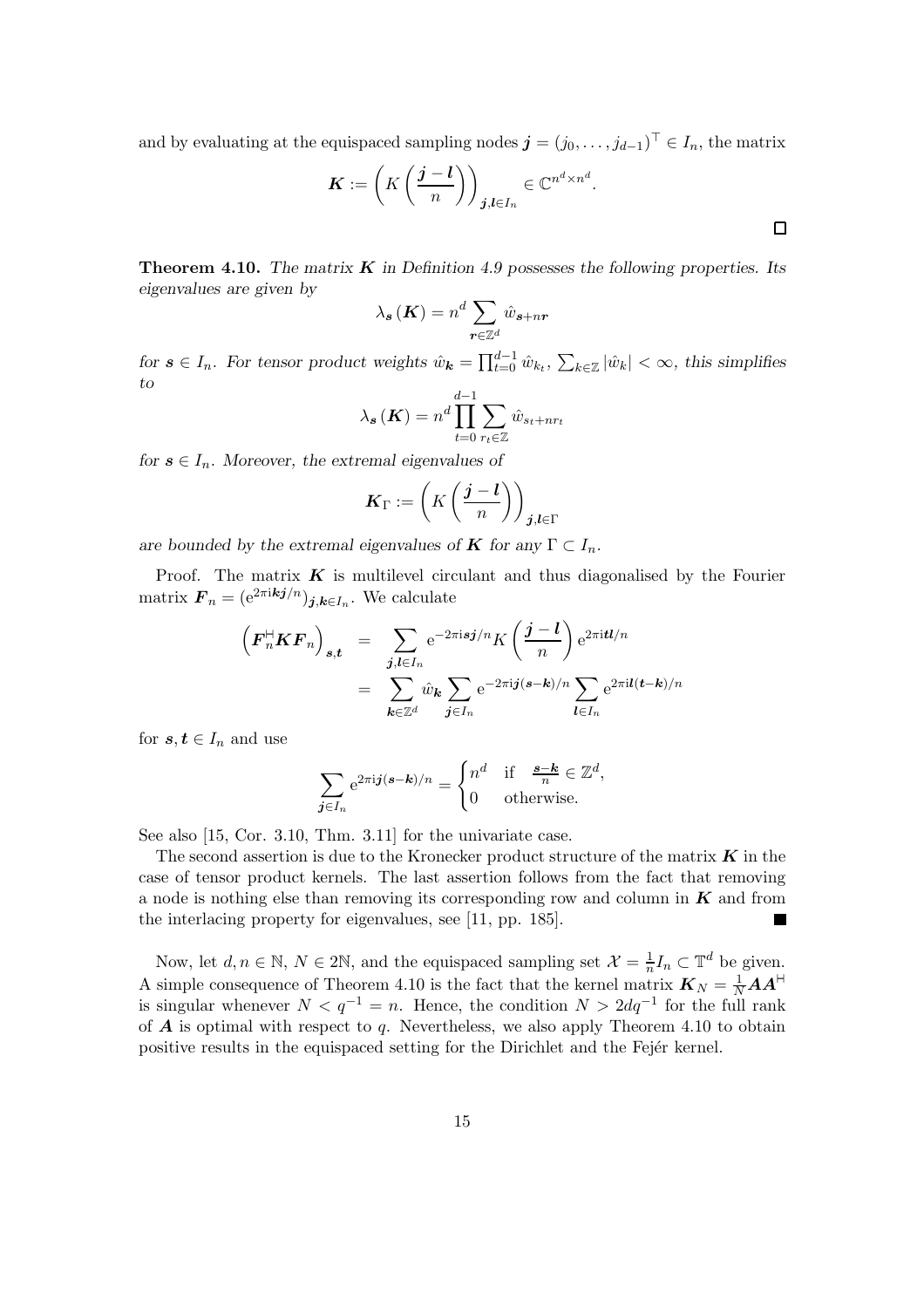**Corollary 4.11.** Let the dimension  $d \in \mathbb{N}$ , a sampling set X with  $M \geq 2$  equispaced nodes, and a polynomial degree  $N \in 2\mathbb{N}$  with  $N > q^{-1} = M^{\frac{1}{d}}$  be given. Then, for the Dirichlet kernel  $B_{1,N}$  and its tensor product version for  $d > 1$ , the extremal eigenvalues of the kernel matrix  $\mathbf{K}_N$  obey

$$
\left(\frac{\lfloor Nq\rfloor}{Nq}\right)^d = \lambda \le 1 \le \Lambda = \left(\frac{\lceil Nq\rceil}{Nq}\right)^d.
$$

Furthermore, the Fejér kernel  $B_{2,N}$  yields

$$
\left(1 - \frac{1}{N^2 q^2}\right)^d \le \lambda \le 1 \le \Lambda \le \left(1 + \frac{1}{N^2 q^2}\right)^d
$$

where equality holds for the outmost inequalities if  $N = (2\sigma + 1) q^{-1}$ ,  $\sigma \in \mathbb{N}$ . In particular, the kernel matrix  $K_N$  is nonsingular.

Proof. Throughout this proof, let  $n = q^{-1}$  and the damping factors be extended by  $\hat{w}_k = 0$  for  $k \notin I_N$ . We apply for  $d = 1$  the first statement of Theorem 4.10 to the weights  $\hat{w}_k = \frac{1}{N}$  $\frac{1}{N}$ ,  $k \in I_N$ , of the Dirichlet kernel for  $N \in 2\mathbb{N}$  and to the weights  $\hat{w}_k = \frac{2}{N}$  $\frac{2}{N}(1-\frac{|2k+1|}{N})$  $\frac{k+1}{N}$ ,  $k \in I_N$ , of the Fejér kernel, if  $N = (2\sigma + 1) q^{-1}$ ,  $\sigma \in \mathbb{N}$ , respectively.

The assertion is little more delicate for the univariate Fejér kernel and  $N \neq (2\sigma + 1) q^{-1}$ . We use the representation

$$
|B_{2,N}(x)| = \frac{4}{N^2} \sum_{r=0}^{\frac{N}{2}-1} \sum_{k=-r}^{r} e^{2\pi i kx}.
$$

Now, let  $\lambda_{\star}$  be an arbitrary eigenvalue of the kernel matrix  $\mathbf{K}_{N}$ , then Gershgorin's circle theorem yields

$$
|\lambda_{\star}-1| \leq \sum_{l=1}^{n-1} \left| B_{2,N}\left(\frac{l}{n}\right) \right| = \frac{4n}{N^2} \sum_{r=0}^{\frac{N}{2}-1} \left(2\left\lfloor \frac{r}{n} \right\rfloor + 1\right) - 1.
$$

Since for  $Q := \left\lfloor \frac{N-2}{2n} \right\rfloor$  and  $R := \frac{N}{2} - 1 - nQ$  the identity

$$
\sum_{r=0}^{\frac{N}{2}-1} \left\lfloor \frac{r}{n} \right\rfloor = \sum_{s=0}^{Q-1} \sum_{r=sn}^{(s+1)n-1} s + \sum_{r=nQ}^{nQ+R} Q = \frac{(N-n)^2 - (2(R+1)-n)^2}{8n}
$$

holds, we proceed

$$
\frac{4n}{N^2} \sum_{r=0}^{\frac{N}{2}-1} \left( 2\left\lfloor \frac{r}{n} \right\rfloor + 1 \right) - 1 = \frac{4n}{N^2} \left( 2\frac{(n-N)^2 - (2(R+1) - n)^2}{8n} + \frac{N}{2} \right) - 1
$$

$$
= \frac{n^2}{N^2} - \left( \frac{2(R+1) - n}{N} \right)^2
$$

$$
\leq \frac{n^2}{N^2}.
$$

П

The case  $d > 1$  is due to the second statement in Theorem.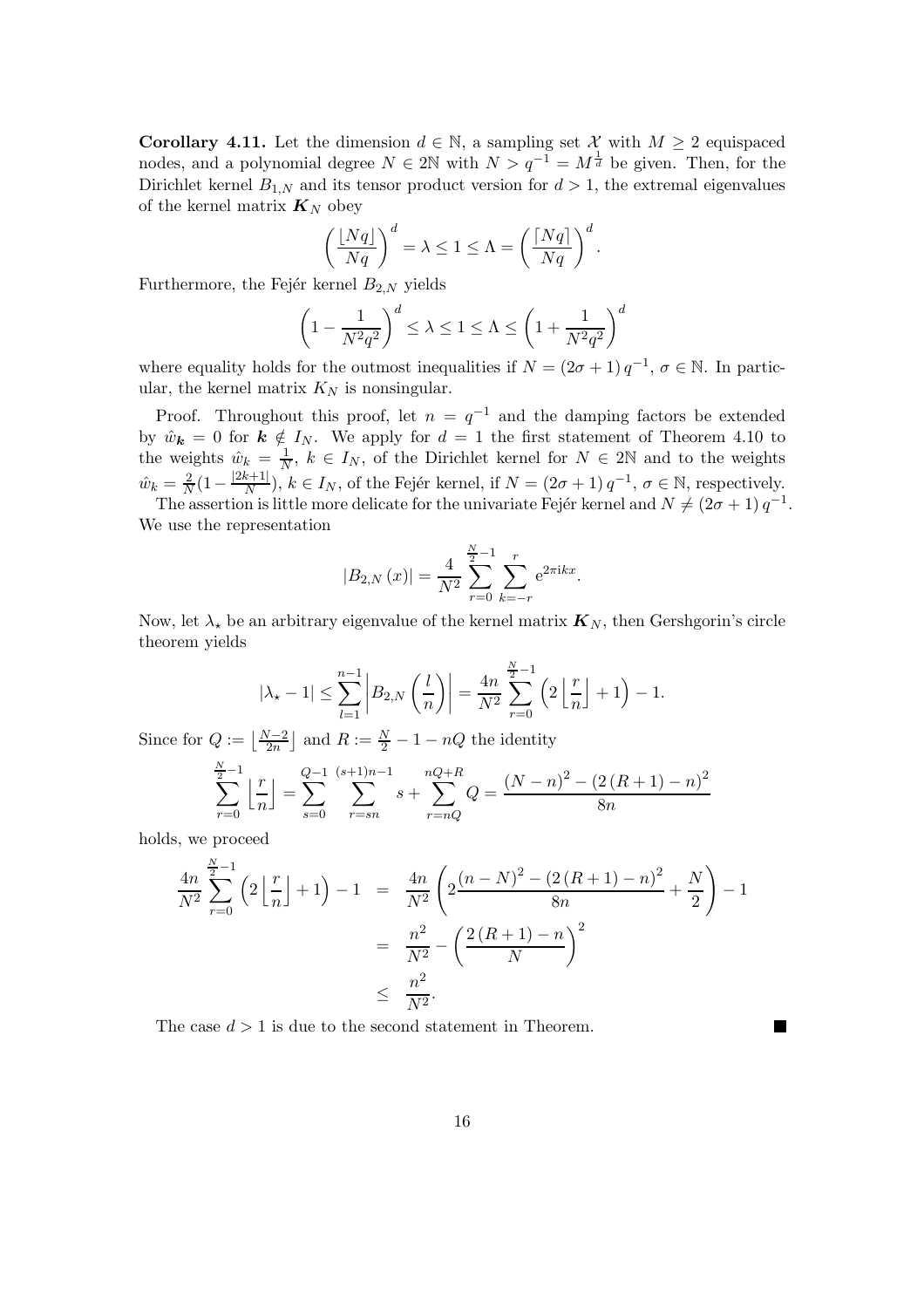## 5 Numerical results

In this section, we exemplify our findings on the stability of the optimal interpolation problem (1.3) and its iterative solution by Algorithm 1.

The estimates for the condition number of the kernel matrix  $\mathbf{K}_N$  for equispaced nodes, cf. Corollary 4.11, are shown in Figure 5.1 (left). For  $Nq \in \mathbb{N}$  and the Dirichlet kernel  $B_{1,N}$  the matrix  $\mathbf{K}_N$  is just the identity. However, using the better localised Fejér kernel  $B_{2,N}$  improves the condition number already for  $N > \sqrt{3}q^{-1}$  when  $Nq \notin \mathbb{N}$ .

We present the effect on the stability of the interpolation problem when the equispaced nodes are perturbed by jitter error, cf. Corollary 4.3, in Figure 5.1 (right). We choose different sampling sets of size  $M = 1, \ldots, 100$  with equispaced nodes disturbed by  $10\%$ jitter error and evaluate the maximum condition number over 100 reruns for the Dirichlet kernel  $B_{1,6M}$  and the Fejér kernel  $B_{2,6M}$ , respectively. The Fejér kernel produces a lower condition number which is also validated by the shown upper bound. These results confirm the theoretical results of Corollary 4.11 and Corollary 4.3.



Figure 5.1: Condition number of the kernel matrix  $\mathbf{K}_{N}$ . Left: Condition number with respect to polynomial degree  $N = 100, \ldots, 600$ , no weights, i.e., Dirichlet kernel (dash-dot); weight function  $g_2$ , i.e., Fejér kernel (solid), and the estimate of Corollary 4.11 (dashed); here, the number of equispaced nodes is  $M = 100$ . Right: Condition number with respect to the number of nodes  $M = 1, \ldots, 100$ , the nodes are equispaced perturbed by  $\varepsilon_{rel.} = 0.1$  jitter error, the polynomial degree is  $N = 6M$ ; no weights, i.e., Dirichlet kernel  $(+)$ ; weight function  $g_2$ , i.e., Fejér kernel ( $\times$ ), and its estimate by Corollary 4.3 (dashed).

Furthermore, we apply Algorithm 1 using the NFFT software package [12] to reconstruct a univariate signal from randomly scattered data in Figure 5.2 and show in Figure 5.3 the reconstruction of a bivariate signal from a glacier data set [8]. The main tool in our iterative algorithms is the NFFT, i.e., the fast matrix times vector multiplication with A and  $A^{\dagger}$ , respectively. Details concerning NFFT algorithms can be found for example in [16] and a software package can be found in [12].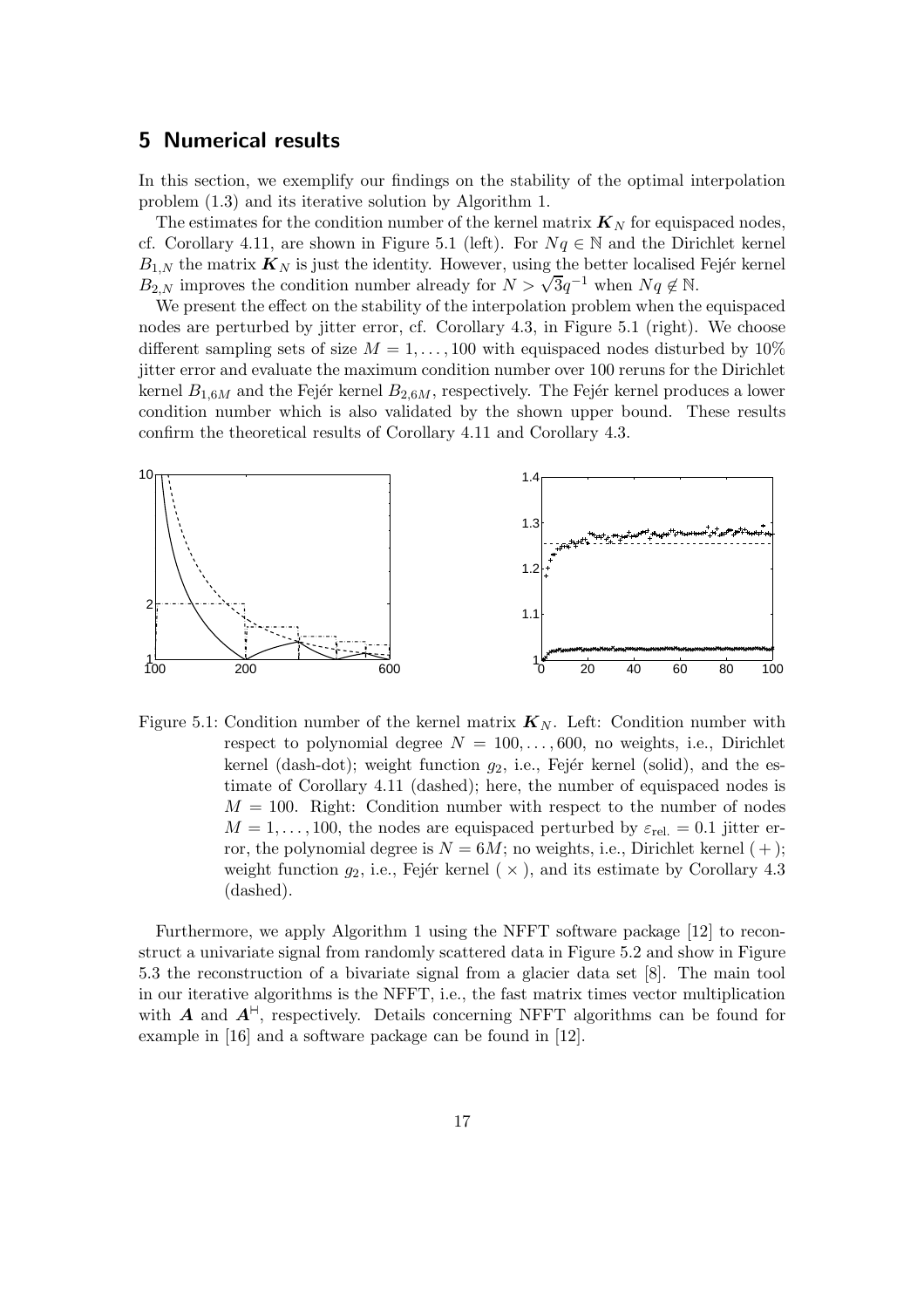The reconstruction of the randomly sampled univariate signal shows the decay rates of our iterative scheme. The sampling set consists of  $M = 100$  nodes separated by  $q = 4 \times 10^{-3}$  and we reconstruct with a polynomial degree  $N = 1000$  and the Dirichlet-, Fejér-, B-Spline-, and Sobolev kernel. All schemes converge within 15 iteration where this is justified only for the Fejer- and the B-Spline kernel.



Figure 5.2: Native error  $\|\hat{f}_l - \hat{W}A^{\dagger 1}K_N^{-1}y\|_{\hat{W}}$ <sup>-1</sup> for the univariate interpolation problem with respect to the current iteration l. The number of samples is  $M = 100$ , the number of computed Fourier coefficients is  $N = 1000$ , and the separation distance of the nodes is  $q = 4 \times 10^{-3}$ . Top left: no weights, i.e., Dirichlet kernel; Top right: weight function  $g_2$ , i.e., Fejér kernel, predicted decay rate (dashed); Bottom left: weight function  $g_4$ , i.e., B-Spline kernel, predicted decay rate (dashed); Bottom right: weight function  $g_{1,2,10^{-2}}$ , i.e., Sobolev kernel.

The last example shows a typical test case known in radial basis function methods. We reconstruct from a data set of  $M = 8345$  samples on level curves of a glacier a total number of  $2^8 \times 2^8 \approx 8M$  Fourier coefficients. Note however, that the sampling set is highly nonuniform in the sense that the separation distance is very small compared to the mesh norm. The assumptions of Theorem 4.6 are not fulfilled. Nevertheless, the proposed method yields a very good approximation to the given data after 40 iterations, which is also supported by the cross validation test in Table 5.1. Here, we exclude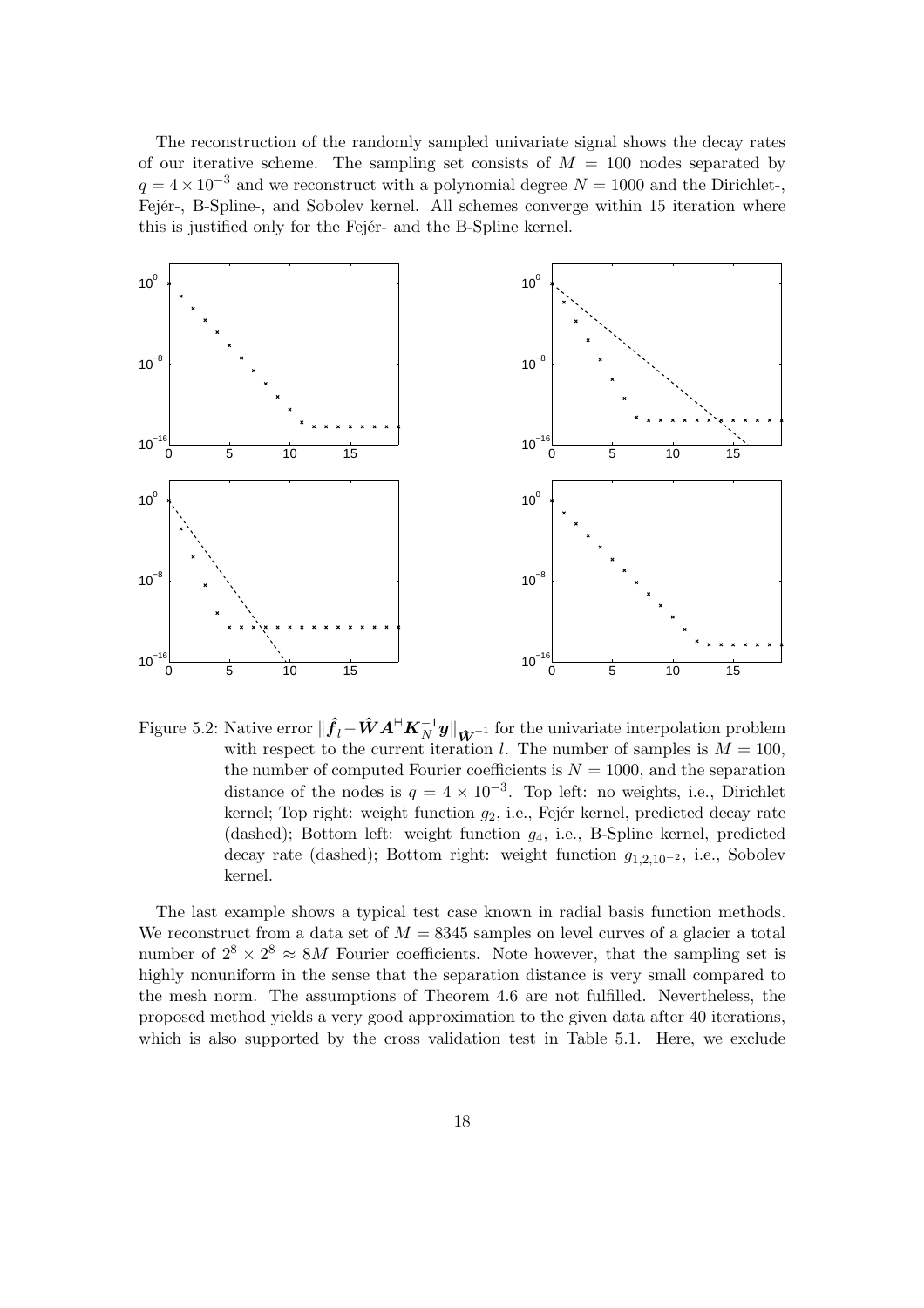$\tilde{M}$  randomly chosen samples  $\tilde{\mathcal{X}} \subset \mathcal{X}$ ,  $y_{\tilde{\mathcal{X}}} \in \mathbb{C}^{\tilde{M}}$  from the reconstruction process and compare our approximations at these left out nodes. The comparison is done by means of the relative data residual and the relative validation residual after 40 iterations

$$
r:=\frac{\|\boldsymbol{y}_{\boldsymbol{\mathcal{X}}\setminus\boldsymbol{\tilde{\mathcal{X}}}}-\boldsymbol{A}_{\boldsymbol{\mathcal{X}}\setminus\boldsymbol{\tilde{\mathcal{X}}}}\boldsymbol{\hat{f}}_{40}\|_2}{\|\boldsymbol{y}\|_2},\qquad \tilde{r}:=\frac{\|\boldsymbol{y}_{\boldsymbol{\tilde{\mathcal{X}}}}-\boldsymbol{A}_{\boldsymbol{\tilde{\mathcal{X}}}}\boldsymbol{\hat{f}}_{40}\|_2}{\|\boldsymbol{y}\|_2}.
$$

As can be readily seen, the CGNE scheme achieves both a small data residual  $r$  and a small validation residual  $\tilde{r}$ . The proposed CGNE method combines the good data fit of the CGNR scheme ( $N = 256$ ) with the smooth approximation of the CGNR scheme  $(N = 64)$ .



Figure 5.3: Reconstruction of the glacier data set vol87.dat from [8],  $M = 8345$  nodes,  $N = 256, 40$  iterations, tensor product damping factors  $\hat{w}_k$  to the weight function  $g_{\frac{1}{2},3,10^{-3}};$  see glacier in [12]. Left: surface plot, Right: contour plot and sampling set  $(\cdot)$ .

|             | <b>CGNE</b>                                                                                 |             | CGNR $(N = 256)$ |             | CGNR $(N = 64)$ |  |
|-------------|---------------------------------------------------------------------------------------------|-------------|------------------|-------------|-----------------|--|
| $\tilde{M}$ | $\boldsymbol{r}$                                                                            | $\tilde{r}$ |                  | $\tilde{r}$ |                 |  |
| <b>200</b>  | $\mid 6.9e - 04 \mid 1.7e - 02 \mid 5.0e - 04 \mid 1.4e - 01 \mid 8.3e - 03 \mid 1.7e - 02$ |             |                  |             |                 |  |
| 400         | $1.7e - 04$   $2.3e - 02$   $5.0e - 04$   $2.0e - 01$   $8.3e - 03$   $2.3e - 02$           |             |                  |             |                 |  |
| 600         | $\mid 5.7e - 04 \mid 2.9e - 02 \mid 5.1e - 04 \mid 2.5e - 01 \mid 8.1e - 03 \mid 2.9e - 02$ |             |                  |             |                 |  |
| 800         | $\mid 4.7e-04 \mid 3.4e-02 \mid 5.0e-04 \mid 2.8e-01 \mid 8.0e-03 \mid 3.4e-02$             |             |                  |             |                 |  |
| 1000        | $1.6e - 04$   $3.8e - 02$   $4.7e - 04$   $3.2e - 01$   $8.0e - 03$   $3.8e - 02$           |             |                  |             |                 |  |

Table 5.1: Cross validation of the reconstructions. The parameters of the CGNE scheme are as before. Moreover, we show the residuals of the CGNR scheme for the least squares problem (1.2) with  $N = 256$  (underdetermined) and  $N = 64$ (overdetermined).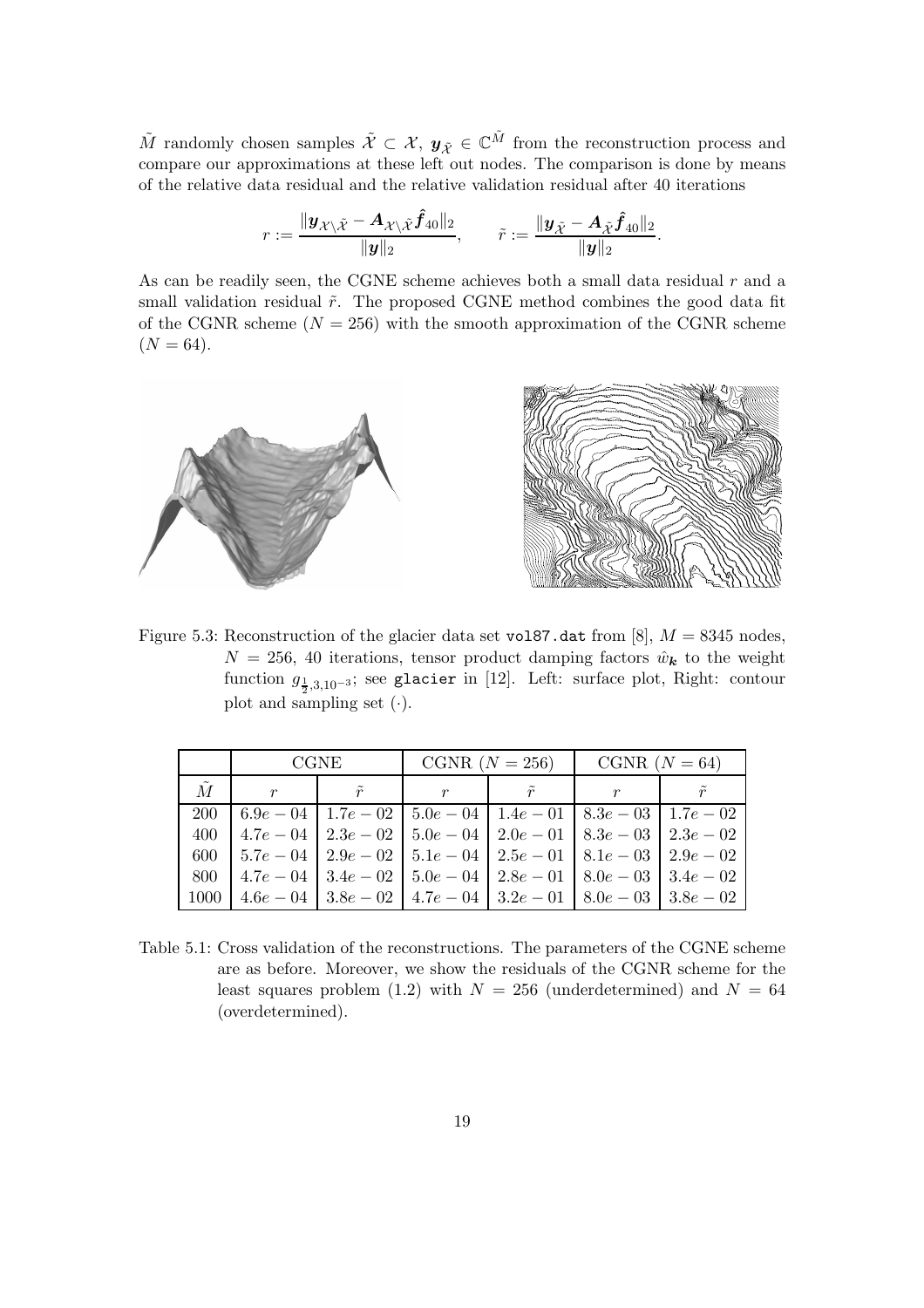# 6 Conclusion

We have shown that the optimal trigonometric interpolation problem at  $q$ -separated nodes in d dimensions is well conditioned for a polynomial degree  $N > 2dq^{-1}$ . However, in our further extensive numerical examples we observe that for  $N \sim M^{1/d}$  one can expect fast convergence of Algorithm 1. If we assume furthermore a uniformity condition  $q =$  $cM^{-\frac{1}{d}}$  for the sampling set X of cardinality M, then the total arithmetical complexity for solving the interpolation problem (1.3) up to a prescribed error is of order  $\mathcal{O}(M \log M)$ .

We remark that dependent on the application, one solves the weighted approximation problem (1.2) or the optimal interpolation problem (1.3). Under some further mild conditions on the sampling set, both problems are solved efficiently by means of the conjugate gradient method in conjunction with the nonequispaced FFT.

Acknowledgement. The first author is grateful for partial support of this work by the German Academic Exchange Service (DAAD) and the warm hospitality during his stay at the Numerical Harmonic Analysis Group, University of Vienna. We would also like to thank the referees for their valuable suggestions.

## References

- [1] V. G. Alekseev. Jackson– and Jackson–Vallee Poussin-type kernels and their probability applications. Theory Probab. Appl.,  $41:137 - 143$ , 1993.
- $[2]$  R. F. Bass and K. Gröchenig. Random sampling of multivariate trigonometric polynomials. SIAM J. Math. Anal., 36:773 – 795, 2004.
- [3] A. Björck. *Numerical Methods for Least Squares Problems.* SIAM, Philadelphia, 1996.
- [4] C. K. Chui. *Multivariate Splines*. SIAM, Philadelphia, 1988.
- [5] I. Daubechies, M. Defrise, and C. D. Mol. An iterative thresholding algorithm for linear inverse problems with a sparsity constraint. Comm. Pure Appl. Math., 57:1413 – 1457, 2004.
- [6] H. Faßbender. On numerical methods for discrete least-squares approximation by trigonometric polynomials. Math. Comput., 66:719 – 741, 1997.
- [7] H. G. Feichtinger, K. Gröchenig, and T. Strohmer. Efficient numerical methods in non-uniform sampling theory. Numer. Math.,  $69:423 - 440$ , 1995.
- [8] R. Franke. http://www.math.nps.navy.mil/∼rfranke/README.
- [9] D. Grishin and T. Strohmer. Fast multi-dimensional scattered data approximation with Neumann boundary conditions. Lin. Alg. Appl.,  $391:99 - 123$ , 2004.